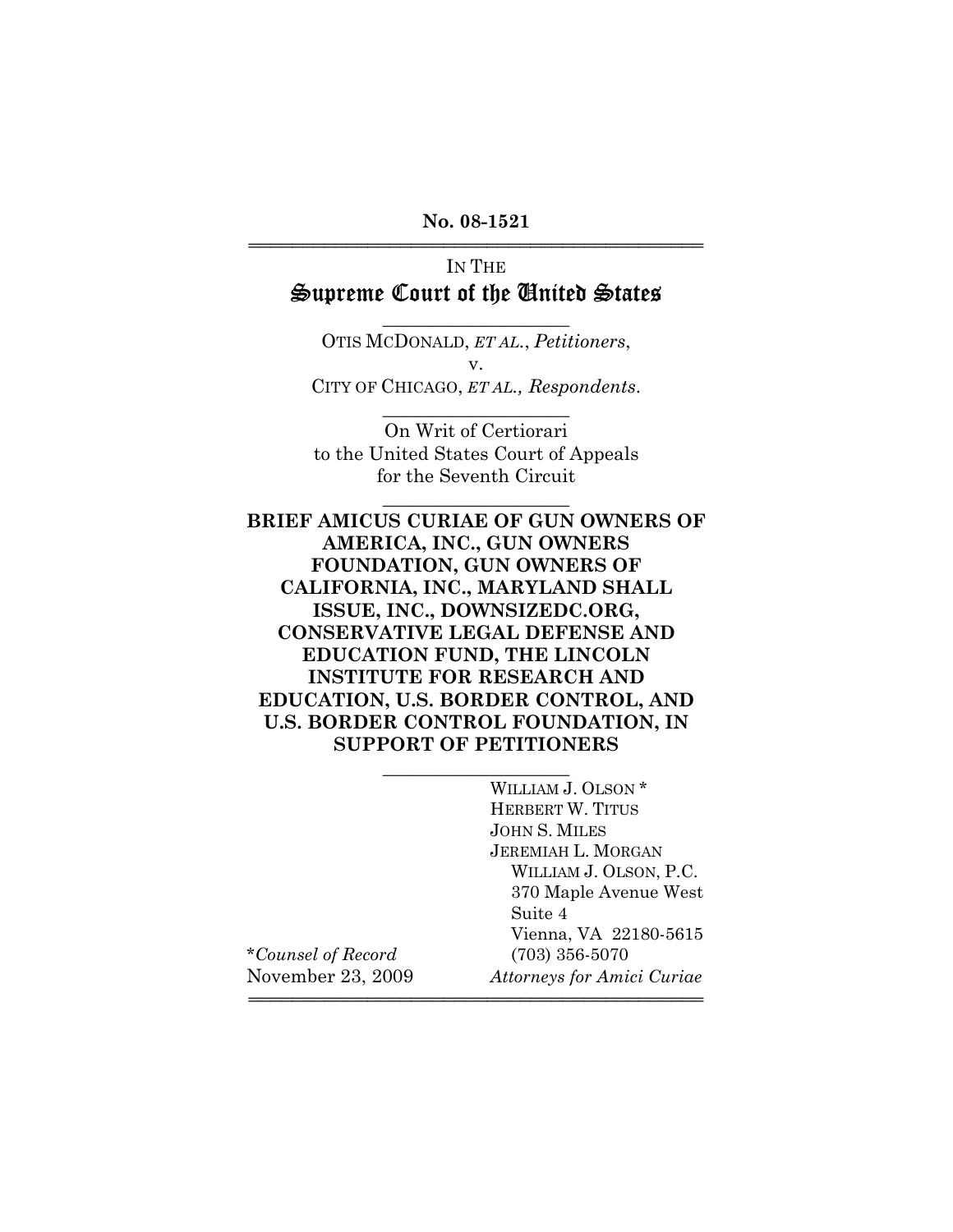## **TABLE OF CONTENTS**

Page

| TABLE OF AUTHORITIES                                                                                                                                                                                                                              |  |  |  |
|---------------------------------------------------------------------------------------------------------------------------------------------------------------------------------------------------------------------------------------------------|--|--|--|
| INTEREST OF AMICI CURIAE<br>1                                                                                                                                                                                                                     |  |  |  |
| SUMMARY OF ARGUMENT<br>4                                                                                                                                                                                                                          |  |  |  |
| ARGUMENT                                                                                                                                                                                                                                          |  |  |  |
| The Chicago Handgun Ban Unconstitutionally<br>Ι.<br>Abridges Petitioners' Right to Keep and Bear<br>Arms, a Privilege or Immunity belonging to<br>Them as United States Citizens Protected by<br>the Fourteenth Amendment<br>6                    |  |  |  |
| A. Section 1 of the Fourteenth Amendment<br>Defines and Secures Dual Citizenship for<br>All Citizens of the United States<br>10                                                                                                                   |  |  |  |
| B. The Second Amendment Right to Keep and<br>Bear Arms, including its Self-Defense<br>Component, Is a Privilege or Immunity of<br>United States Citizenship<br>14                                                                                 |  |  |  |
| C. The Chicago Handgun Ban Ordinance<br>Unconstitutionally Abridges Petitioners'<br>Immunities and Privileges of United States<br>Citizenship<br>20                                                                                               |  |  |  |
| II. No Wholesale Change in this Court's<br>Fourteenth Amendment Jurisprudence Is<br>Required to Rule that the Chicago Ordinance<br>Unconstitutionally Abridges Petitioners' Right<br>to Keep and Bear Arms $\dots\dots\dots\dots\dots\dots$<br>23 |  |  |  |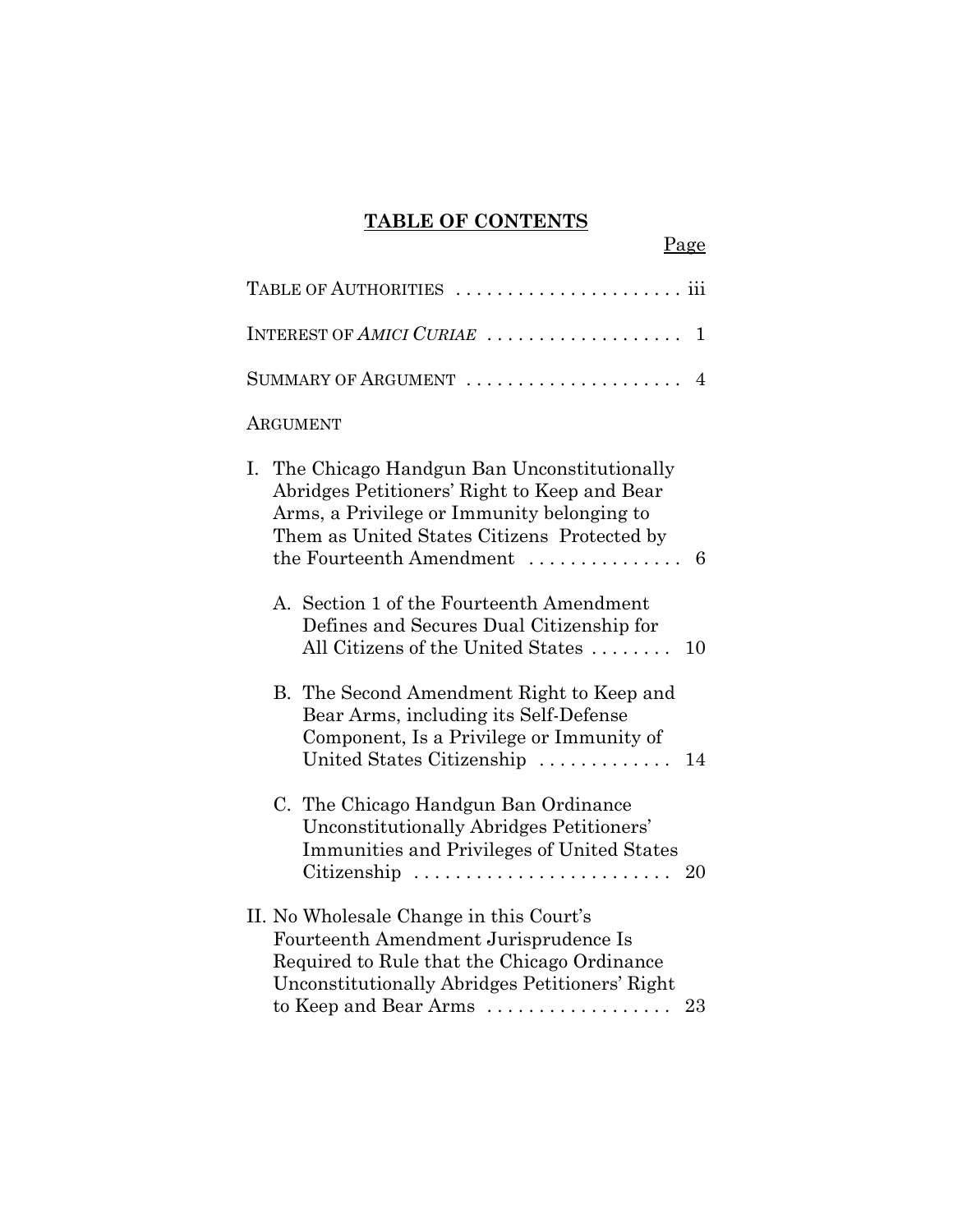| III. Incorporation of the Right to Keep and Bear<br>Arms into the Due Process Clause Would<br>Result in Weak and Potentially Transitory<br>Protection of that Right $\dots\dots\dots\dots\dots 25$ |    |
|----------------------------------------------------------------------------------------------------------------------------------------------------------------------------------------------------|----|
| A. Due Process Selective Incorporation<br>Would Threaten to Weaken the Right to<br>Keep and Bear Arms                                                                                              | 27 |
| <b>B.</b> Due Process Selective Incorporation<br>Would Threaten to Temporize the Right<br>to Keep and Bear Arms $\dots\dots\dots\dots\dots$                                                        | 32 |
|                                                                                                                                                                                                    |    |

ii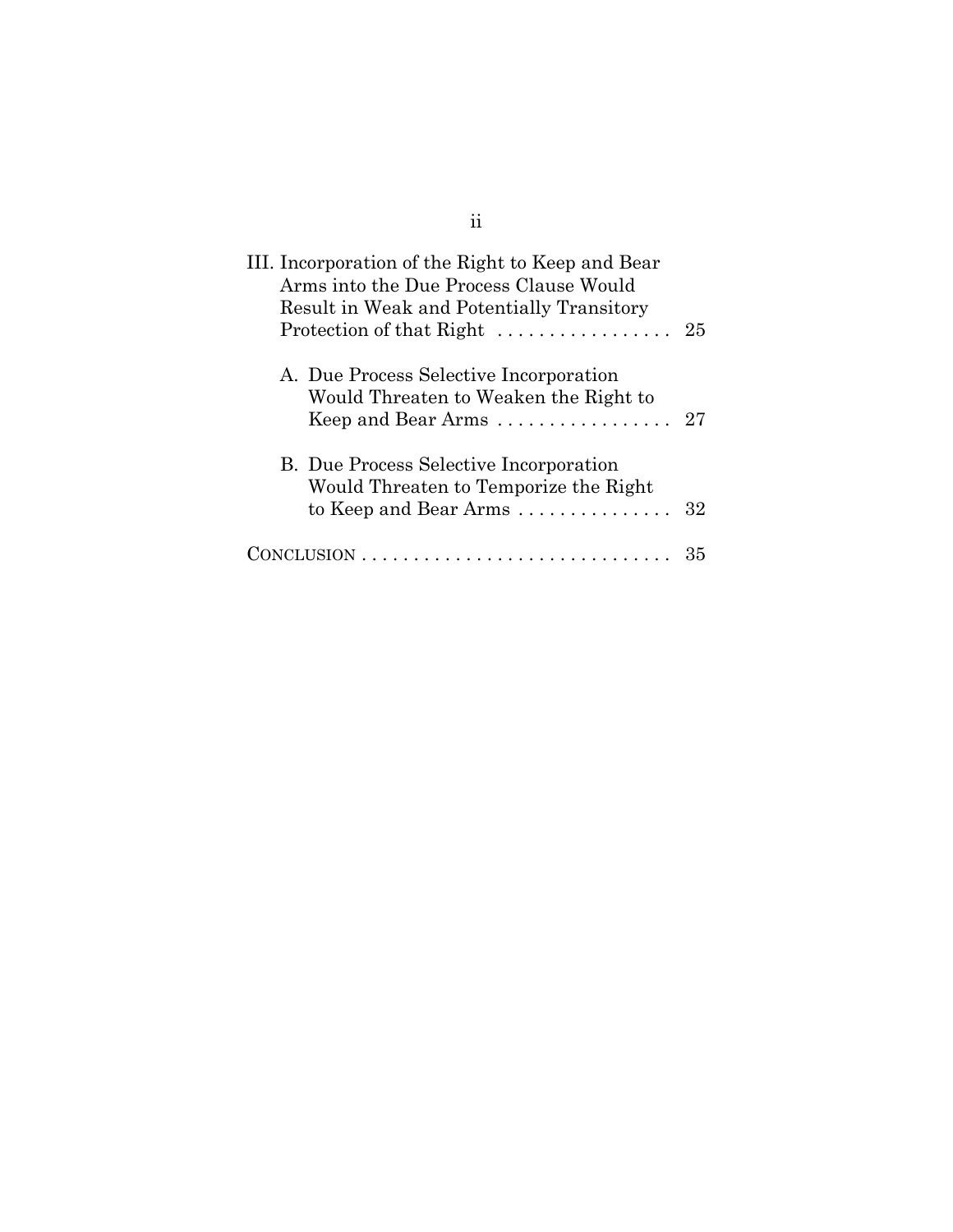## **TABLE OF AUTHORITIES**

iii

## U.S. CONSTITUTION

## Page

| Amendment VI $\dots\dots\dots\dots\dots\dots\dots 29, 30$      |
|----------------------------------------------------------------|
| Amendment XIV $\dots \dots \dots \dots \dots \dots 3$ , passim |

# **STATUTES**

| 14 Stat. 25, 39th Cong. 1st Sess. $(1866)$ 11 |  |
|-----------------------------------------------|--|

## **CASES**

| <u>Adamson</u> v. California, 332 U.S. 46 (1947)  26             |
|------------------------------------------------------------------|
| Apodaca v. Oregon, 406 U.S. 404 (1972)  29, 30                   |
| Ballew v. Georgia, 435 U.S. 223 (1978)  29                       |
| Barron v. Baltimore, 32 U.S. (7 Pet.) 243                        |
|                                                                  |
| <u>Bowers</u> v. Hardwick, 478 U.S. 186 (1986)  32               |
| City of Boerne v. Flores, 521 U.S. 507 (1997) . 7, 13            |
| Crandall v. Nevada, 73 U.S. (Wall.) 35 (1868) 21                 |
| District of Columbia v. Heller, 554 U.S.                         |
| $\_, 128$ S.Ct. 2783 (2008) $\,\,\ldots\ldots\ldots\,4$ , passim |
| Dred Scott v. Sandford, 60 U.S. (19 How.) 393                    |
|                                                                  |
| Duncan v. Louisiana, 391 U.S. 145 (1968)  29, 32                 |
|                                                                  |
| Holmes v. Jennison, 39 U.S. (14 Peters) 540                      |
|                                                                  |
|                                                                  |
| Kennedy v. Mendoza-Martinez, 372 U.S. 144                        |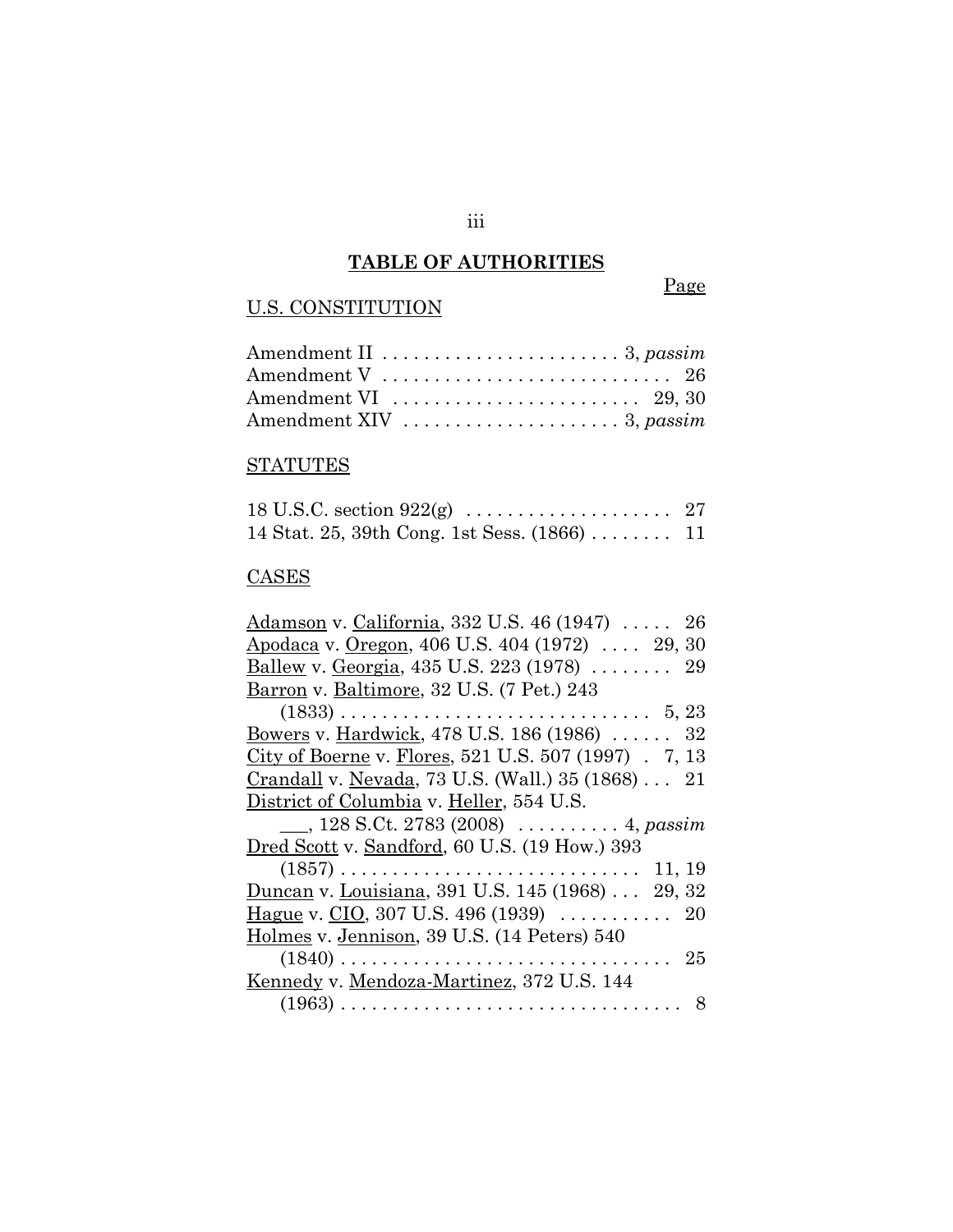| <u>Lawrence</u> v. <u>Texas</u> , 539 U.S. 558 (2003) 32, 34            |
|-------------------------------------------------------------------------|
| Nordyke v. King, Slip Op. (No. 07-15763, 9 <sup>th</sup>                |
| Cir., April 20, 2009) $\ldots \ldots \ldots \ldots \ldots \ldots$<br>20 |
| Parker v. District of Columbia, 478 F.3d 370                            |
| 31                                                                      |
| Presser v. Illinois, 116 U.S. 252 (1886)  23, 24                        |
| <u>Saenz</u> v. <u>Roe</u> , 526 U.S. 489 (1999)  8, 12                 |
| Slaughter-House Cases, 83 U.S. (16 Wall.) 36                            |
|                                                                         |
| State v. Kessler, 289 Ore. 359, 614 P.2d 94                             |
| 34                                                                      |
| Thompson v. Utah, 170 U.S. 343 (1898)<br>29                             |
| United States v. Cruikshank, 92 U.S. 542                                |
|                                                                         |
| <u>United States</u> v. Miller, 307 U.S. 174 (1939)  31                 |
| United States v. Verdugo-Urquidez, 494 U.S.                             |
| $259(1990)$<br>15                                                       |
| <u>United States</u> v. Wong Kim Ark, 169 U.S. 649                      |
| 12                                                                      |
| U.S. Term Limits, Inc. v. Thornton, 514 U.S. 779                        |
|                                                                         |
| Williams v. Florida, 399 U.S. 78 (1970) $\dots \dots$<br>29             |

# **MISCELLANEOUS**

| A. Amar, The Bill of Rights: Creation and                         |  |
|-------------------------------------------------------------------|--|
| $Reconstruction (1998) \dots \dots \dots \dots \dots \dots \dots$ |  |
| R. Aynes, On Misreading John Bingham and the                      |  |
| Fourteenth Amendment, 103 YALE L. J. 57                           |  |
|                                                                   |  |
| R. Berger, <i>Incorporation</i> of the Bill of Rights in the      |  |
| Fourteenth Amendment: A Nine-Lived Cat, 42                        |  |
|                                                                   |  |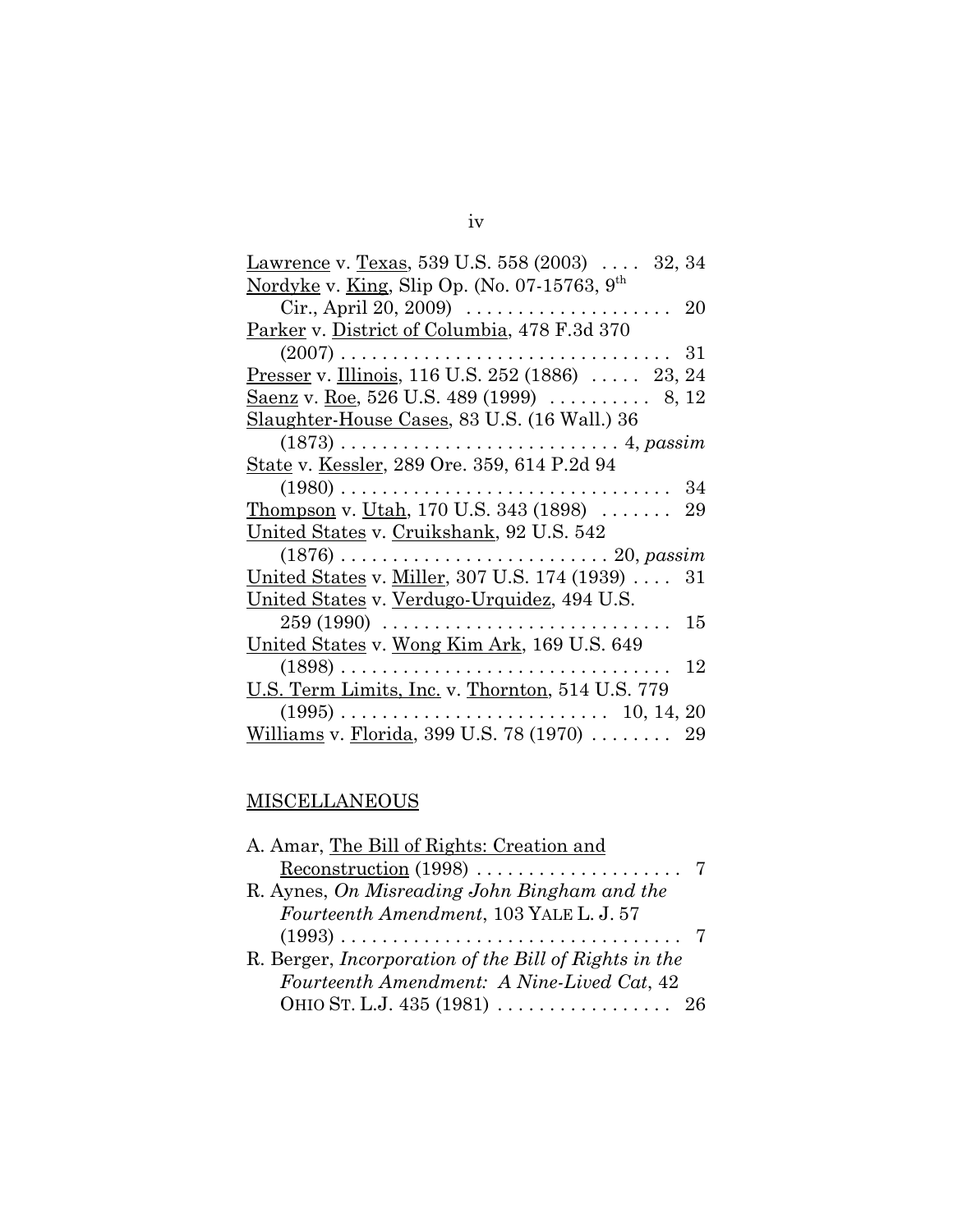| D. Bogen, Privileges and Immunities: A Reference                                       |
|----------------------------------------------------------------------------------------|
| Guide to the United States Constitution                                                |
|                                                                                        |
| Louis Charbonneau, "U.N. to launch global arms                                         |
| trade pact negotiations," Reuters                                                      |
| $(Oct. 29, 2009) \ldots \ldots \ldots \ldots \ldots$<br>34                             |
| CONG. GLOBE, 39th Cong., 1st Sess. 813, 1034                                           |
| 6                                                                                      |
| Declaration of Independence, The Founders'                                             |
| <u>Constitution</u> , Vol. 1, p. $10$<br>16                                            |
| F. Van Dyne, Citizenship of the United States                                          |
| 12                                                                                     |
| E.D. Hirsh, Validity in Interpretation                                                 |
| (Yale Univ. Press: $1967$ )                                                            |
| K. Karst, Belonging to America: Equal Citizenship                                      |
| and the Constitution (Yale Univ.                                                       |
| 11                                                                                     |
| Wayne LaPierre, The Global War on Your Guns:                                           |
| <u>Inside the UN Plan To Destroy the Bill of</u>                                       |
| <u>Rights</u> , Thomas Nelson $(2006)$<br>34<br>$\mathbf{1}$ $\mathbf{1}$ $\mathbf{1}$ |
| Paul B. Paskey, "The Right of the Individual                                           |
| to Keep and Bear Arms as a Federally                                                   |
| Protected Right," Safeguarding Liberty,                                                |
| Gun Owners Foundation (Larry Pratt,                                                    |
| 22                                                                                     |
| J. Pomeroy, An Introduction to the Constitutional                                      |
| <u>Law of the United States</u> (1868) $\ldots$<br>31                                  |
| President Johnson's Veto of the Civil Rights Act,                                      |
| Messages and Papers, Vol. VI, p. 405 (1866)                                            |
| Richardson, ed.)<br>11                                                                 |
| Henry, William Wirt, I Patrick Henry: Life,                                            |
| Correspondence, and Speeches (Sprinkle                                                 |
| Publications, Harrisonburg, Va. 1993)<br>16                                            |

v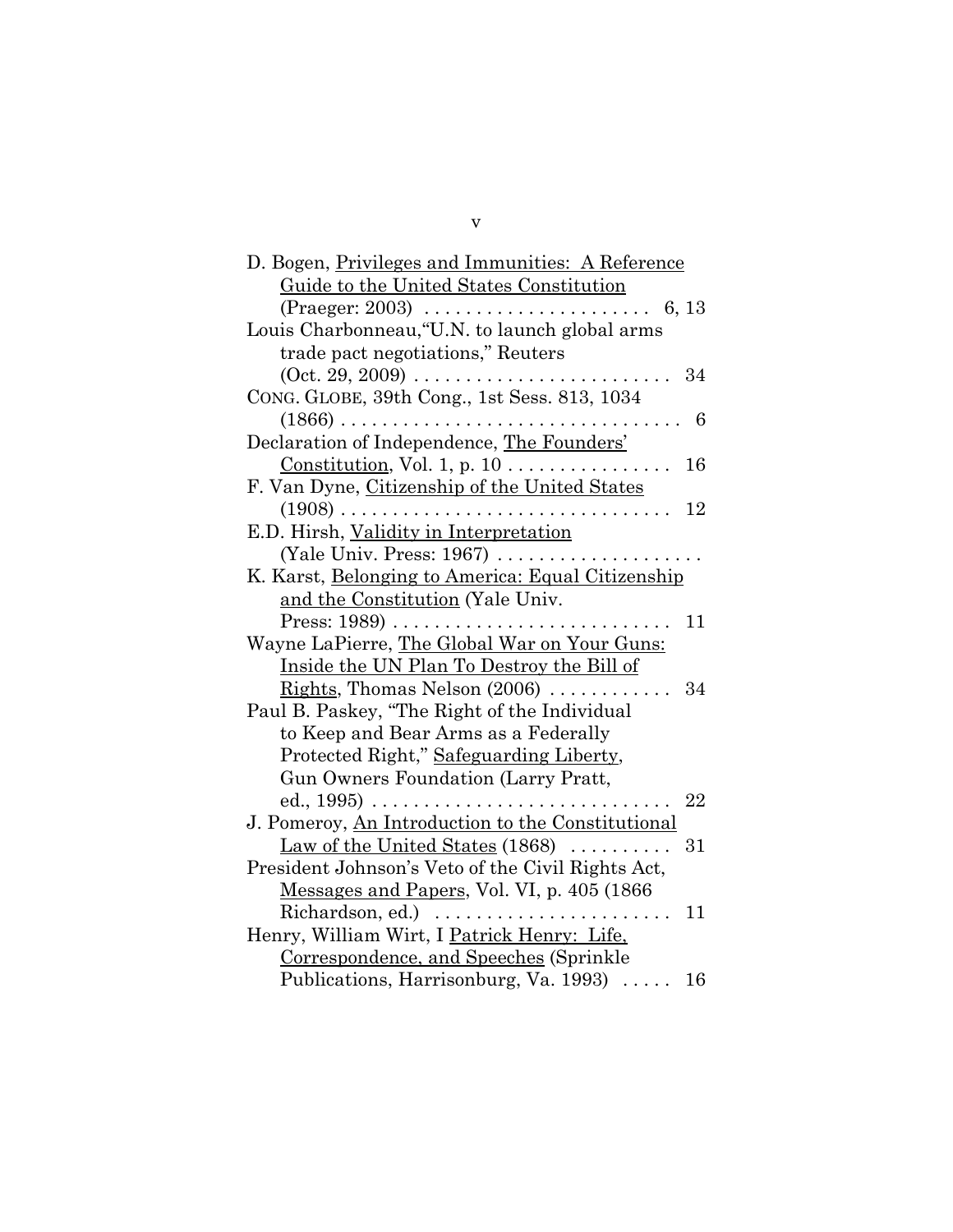#### **INTEREST OF AMICI CURIAE**<sup>1</sup>

**Gun Owners of America, Inc.** ("GOA") (www.gunowners.org) was incorporated in California in 1976, and is exempt from federal income tax under section 501(c)(4) of the Internal Revenue Code ("IRC"). GOA is a citizens' lobby to protect and defend the Second Amendment.

**Gun Owners Foundation** ("GOF") (www.gunowners.com) was incorporated in Virginia in 1983, and is exempt from federal income tax under IRC section 501(c)(3). GOF is an educational and legal defense organization defending the Second Amendment.

**Gun Owners of California, Inc.** ("GOC") (www.gunownersca.com) was incorporated in California in 1982, and is exempt from federal income tax under IRC section 501(c)(4). Affiliated with GOA, GOC lobbies on firearms legislation in Sacramento and was active in the successful legal battle to overturn the San Francisco handgun ban referendum.

**Maryland Shall Issue, Inc.** ("MSI") (www.marylandshallissue.org) was incorporated in Maryland in 2005. It is an all-volunteer, non-partisan

<sup>1</sup> The parties have consented to the filing of this *amicus curiae* brief subject to 10-day or 7-day notice, which was given. A copy of the letter confirming such consent upon prior notice of intent to file an amicus brief has been filed with the Supreme Court Clerk. No counsel for a party authored this brief in whole or in part, and no person other than these *amici curiae*, their members, or their counsel made a monetary contribution to its preparation or submission.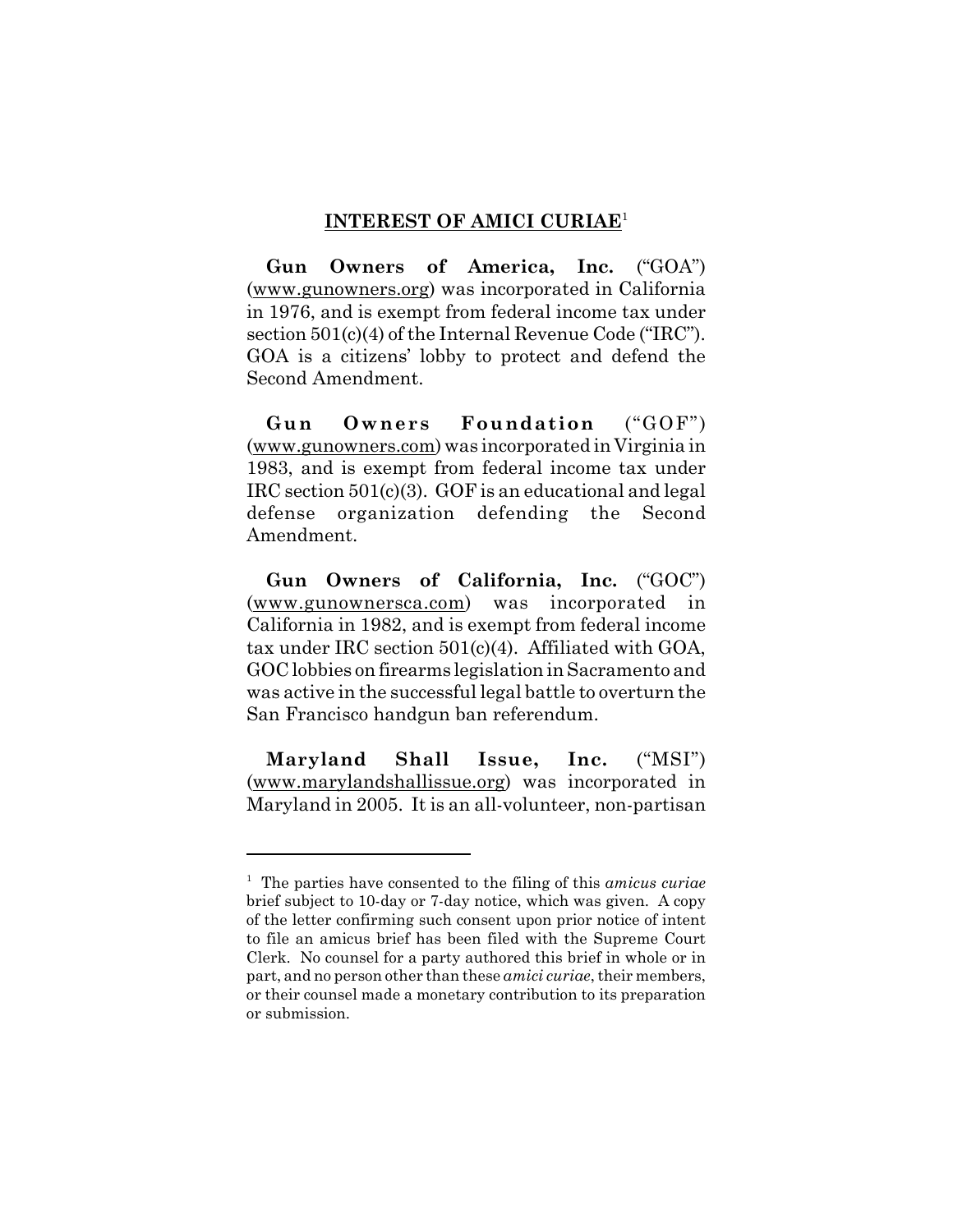organization dedicated to the preservation and advancement of all gun owners' rights in Maryland, with a primary goal of reform to allow all law-abiding citizens the right to carry a concealed weapon and to educate the community to the awareness that "shall issue" laws have, in all cases, resulted in decreased rates of violent crime.

**DownsizeDC.org** ("DDC") (www.downsizedc.org) was incorporated in Virginia in 2001, and is exempt from federal income tax under IRC section 501(c)(4). DDC is an educational organization primarily lobbying both citizens and legislatures in favor of legislation and legal reform.

**Conservative Legal Defense and Education Fund**, ("CLDEF") (www.cldef.org) was incorporated in the District of Columbia in 1982, and is exempt from federal income taxation under IRC section 501(c)(3). CLDEF is dedicated to the correct construction, interpretation, and application of the law.

**The Lincoln Institute for Research and Education** ("Lincoln") (www.lincolnreview.com) was incorporated in the District of Columbia in 1978, and is exempt from federal income tax under IRC section 501(c)(3). Lincoln focuses primarily on public policy issues that impact the lives of black middle Americans.

**U.S. Border Control** ("USBC") (www.usbc.org) was incorporated in Virginia in 1988, and is exempt from federal income tax under IRC section 501(c)(4). USBC is a social welfare organization focused primarily on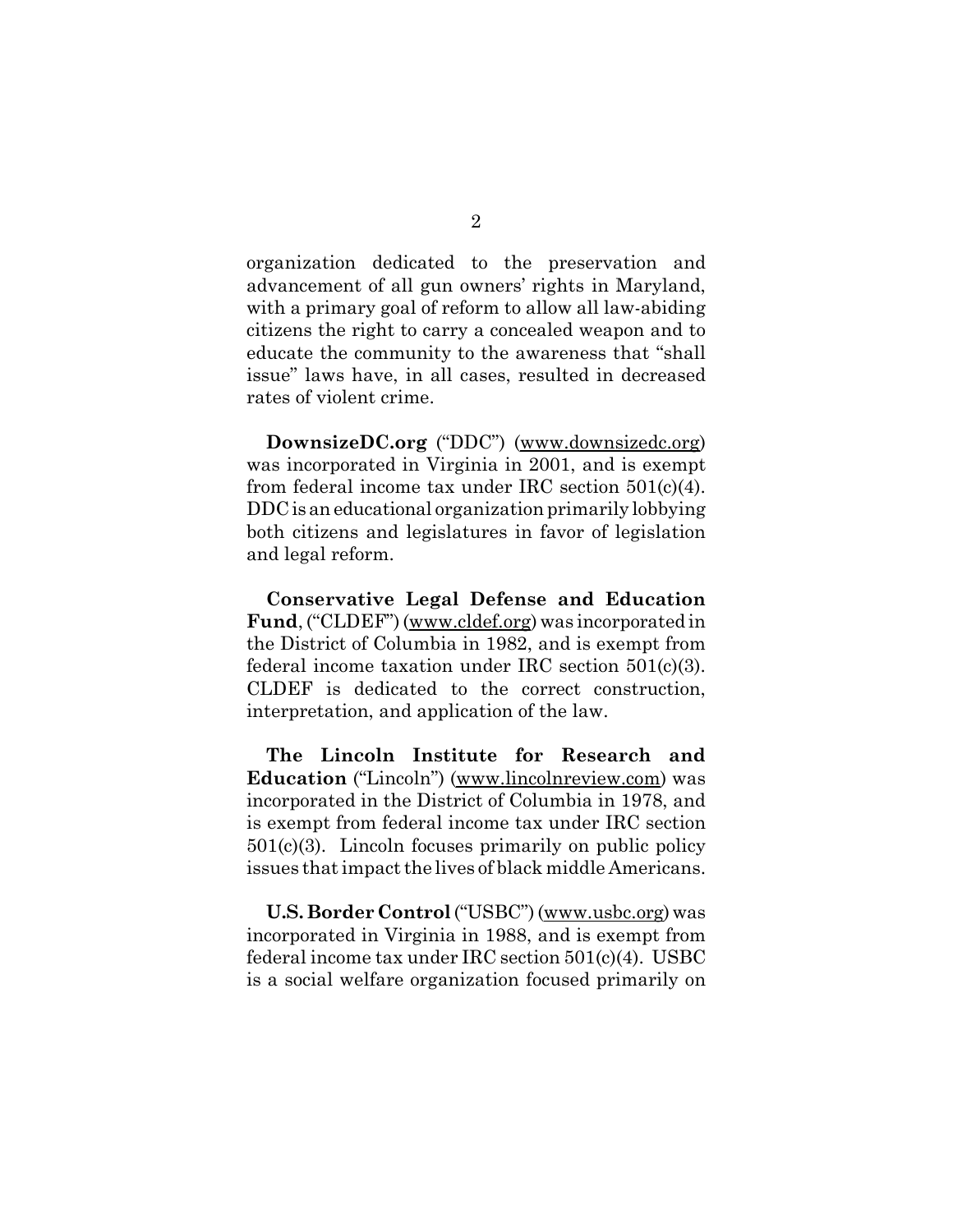public policy issues such as national defense, immigration, and related matters.

**U.S. Border Control Foundation** ("USBCF") (www.usbcf.org) was incorporated in Virginia in 2006, and is exempt from federal income tax under IRC section 501(c)(3). USBCF is a public charity devoted to public education, particularly on public policy issues related to protecting the nation's borders and immigration.

Each of the amici curiae was established, *inter alia*, for education purposes related to participation in the public policy process, which purposes include programs to conduct research, and to inform and educate the public, on important issues of national concern, the construction of state and federal constitutions and statutes related to the right of citizens to bear arms, and related issues. While supporting petitioners' argument that the right to keep and bear arms applies to the states, this brief attempts to demonstrate why application of the Privileges or Immunities Clause to the states, as construed in the Slaughter-House Cases, is the correct underpinning for guaranteeing the right to keep and bear arms to United States citizens.

In the past, each of the amici has conducted research on issues involving the U.S. Constitution, and each has filed amicus curiae briefs in other federal litigation involving such issues, including amicus curiae briefs to this Court. Of relevance here, GOA, GOF, GOC, MSI, Lincoln and CLDEF filed an amicus brief in District of Columbia v. Heller, No. 07-290 (Feb. 11, 2008). GOA and GOF filed an amicus brief in support of the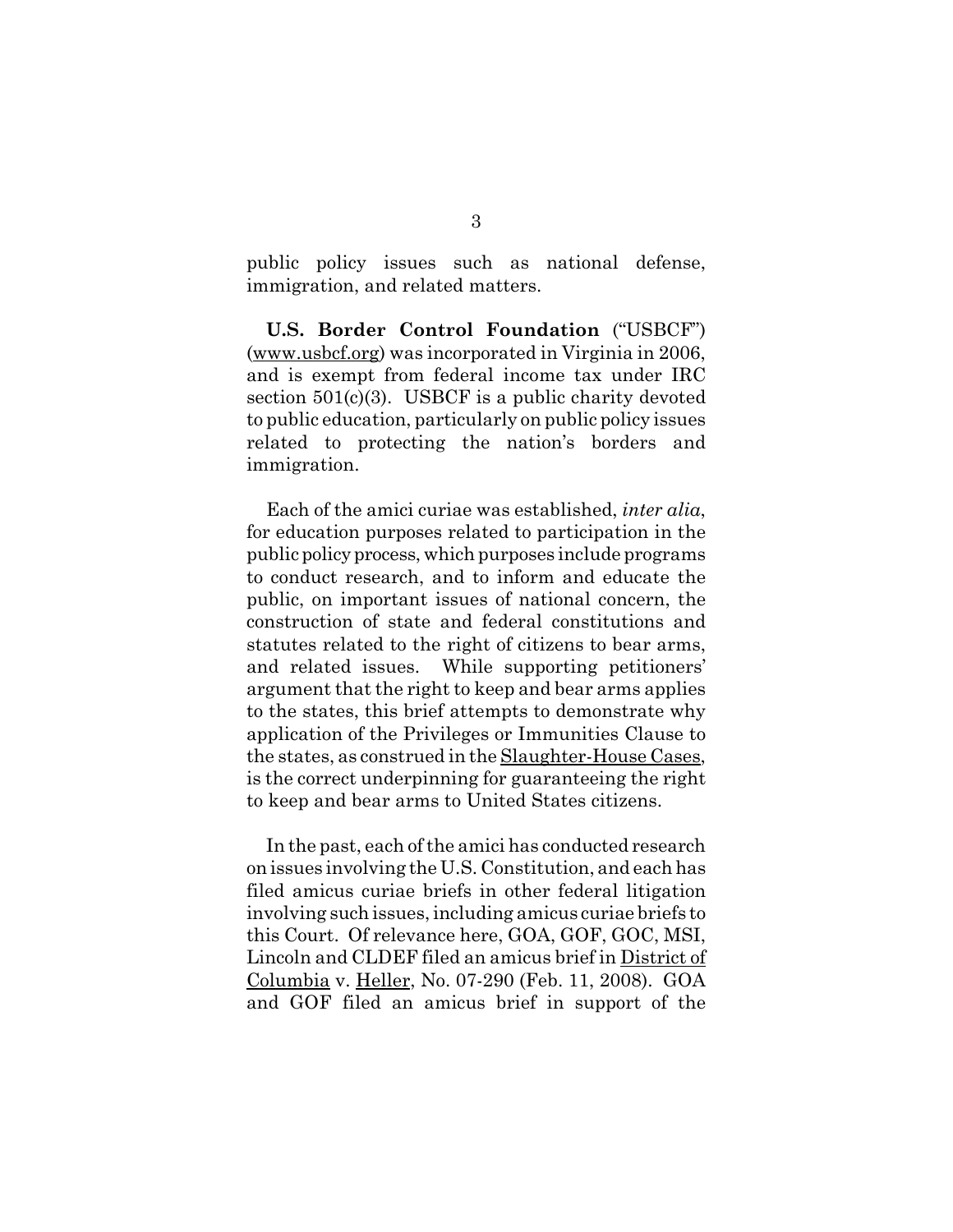petition for certiorari in National Rifle Association of America, Inc., et al., v. City of Chicago, et al., and Otis McDonald, et al. v. City of Chicago, Nos. 08-1497 and 08-1521 (July 6, 2009).

It is hoped that the perspective of the amici curiae on the issues in the present case will be of assistance to the Court.

#### **SUMMARY OF ARGUMENT**

The ordinance challenged below banning handguns in Chicago is functionally identical to the District of Columbia handgun ban struck down last year in District of Columbia v. Heller, 554 U.S. \_\_\_, 128 S.Ct. 2783 (2008). In Heller, this Court determined that the Second Amendment's right to keep and bear arms protected an individual, not a collective, right, held by "the people." Since the Second Amendment applied directly to the District of Columbia, it could not be infringed by that jurisdiction. Heller also determined that the right to keep and bear arms was owned by "the people" — Americans, members of the national political community, citizens of the United States.

In the instant case, this Court is asked to determine whether the right to keep and bear arms is among the privileges or immunities of citizens of the United States. If it is, the handgun ban imposed by Chicago, a subdivision of the State of Illinois, must also be struck down as a state abridgement of those individual rights.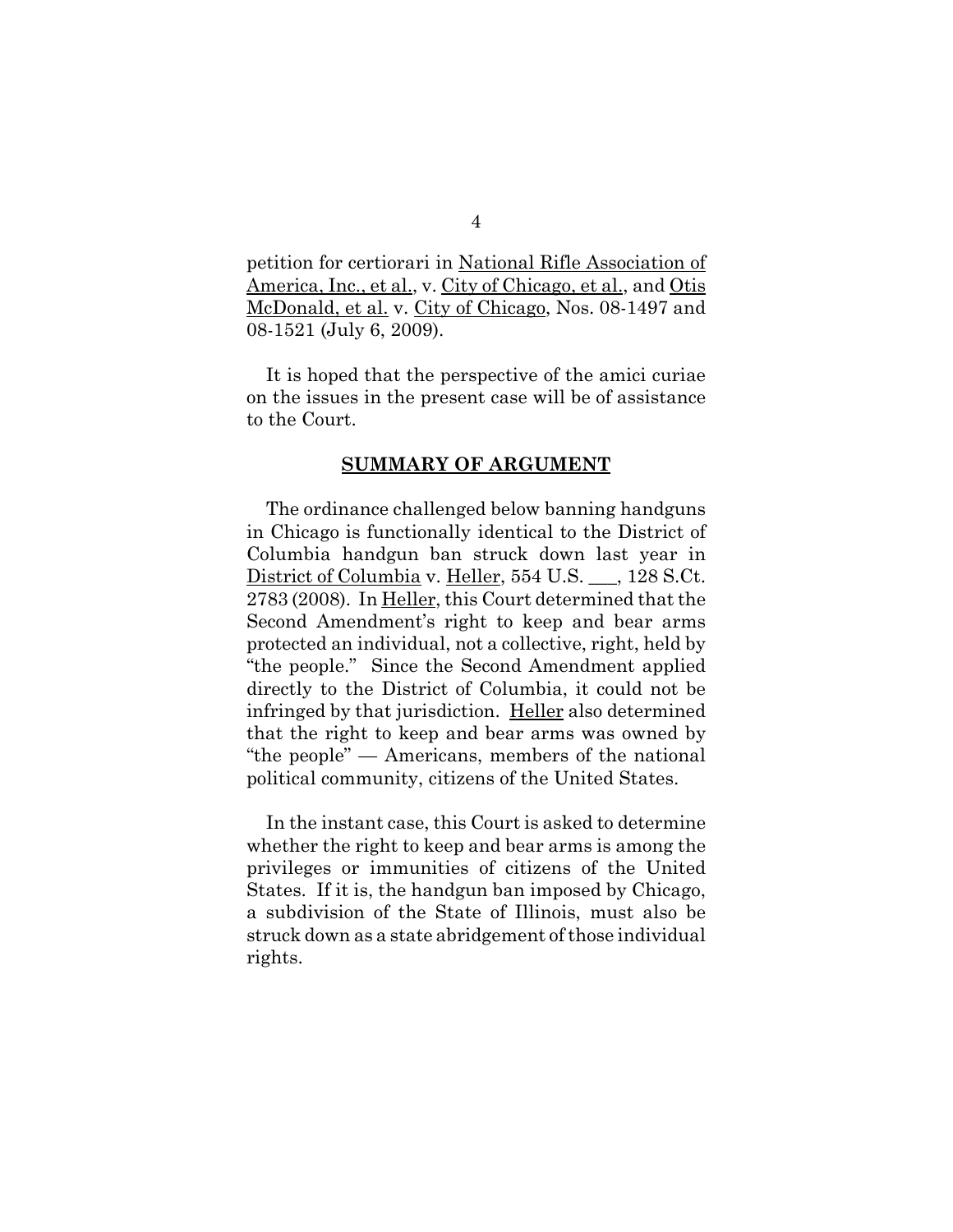After this Court's decision in the **Slaughter-House** Cases, 83 U.S. (16 Wall.) 36 (1873), the Privileges or Immunities Clause has been rarely invoked, but it continues to protect important national rights of citizens of the United States from abridgement. The right to keep and bear arms is such a protected right of citizens of the United States.

Although petitioners have asked this Court to construe the Fourteenth Amendment as overturning Barron v. Baltimore, 32 U.S. (7 Pet.) 243 (1833), and have asked the Court to reverse Slaughter-House Cases and two other late nineteenth century cases, no such sweeping change would be required for this Court to find the right to keep and bear arms to be a protected privilege or immunity of U.S. citizenship which the City of Chicago cannot abridge.

Lastly, these amici urge the Court not to resolve this case by incorporating the right to keep and bear arms into the Due Process Clause of the Fourteenth Amendment. The incorporation doctrine is nontextual, and would require the Court to violate basic principles of construction. Further, the Due Process Clause applies to all "persons," while the Privileges or Immunities Clause protects only "citizens of the United States" — the Fourteenth Amendment's direct analog to "the people" protected by the Second Amendment. Moreover, due process incorporation would expose the right to keep and bear arms to erosion over time, as has already happened to the right to jury trial in criminal cases. And such an approach would temporize the right to keep and bear arms, making it vulnerable to reassessment based on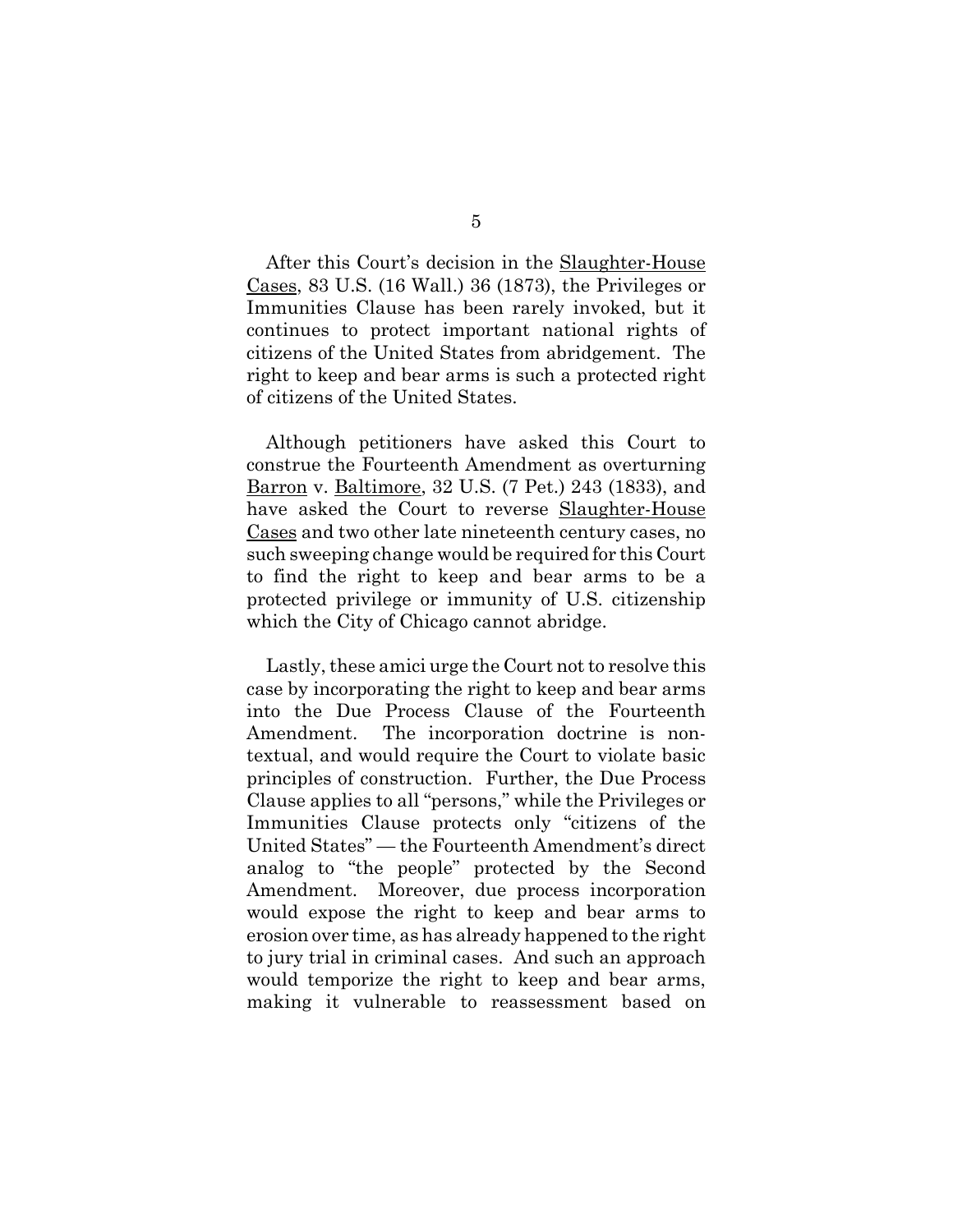changing trends in state law, as well as national and even international developments.

#### **ARGUMENT**

I. The Chicago Handgun Ban **Unconstitutionally Abridges Petitioners' Right to Keep and Bear Arms, a Privilege or Immunity belonging to Them as United States Citizens Protected by the Fourteenth Amendment.**

In February 1866, Congressman John Bingham of Ohio introduced into the House of Representatives the initial version of what, only after significant modification, would become sections 1 and 5 of the Fourteenth Amendment. Bingham's proposal stated:

The **Congress** shall have power to make **all laws** which shall be **necessary and proper** to secure to the citizens of each State all privileges and immunities of citizens in the several States, and to all persons in the several States equal protection in the rights of life, liberty and property. [*See* D. Bogen, Privileges and Immunities: A Reference Guide to the United States Constitution, 44 (Praeger: 2003) (hereinafter "Bogen"); CONG. GLOBE, 39th Cong., 1st Sess. 813, 1034 (1866) (emphasis added).]

In April 1866, due to strong objection to the proposed grant of broad legislative powers to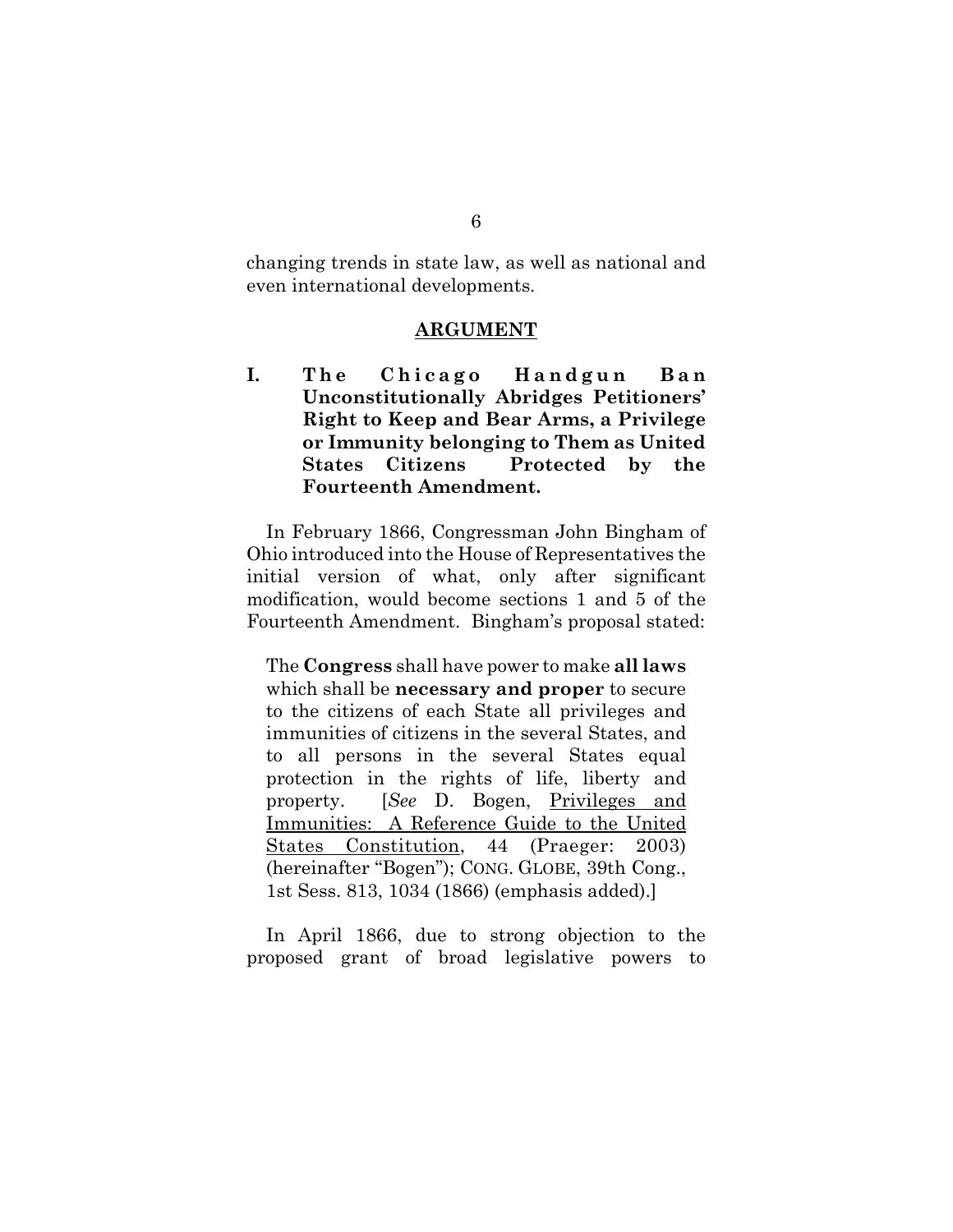Congress,<sup>2</sup> the Joint Committee on Reconstruction reported a completely different type of proposal, one that would protect three specific rights from adverse State action. The first, the "privileges or immunities" guarantee, protects the rights of American citizens, whereas the other two — the "due process" and "equal protection" guarantees — apply to individual persons regardless of their citizenship, federal or state<sup>3</sup>:

**No State** shall make or enforce any law which shall abridge the **privileges or immunities** of **citizens of the United States**, nor shall any State deprive **any person** of life, liberty, or property without **due process of law**, nor deny **any person** within its jurisdiction the **equal protection of the laws**. [*Id.*, p. 47 (emphasis added).]

Further, in place of Bingham's proposed broad grant of legislative power, the Committee version limits Congress to have only the power **"to enforce"** the rights prescribed by the Amendment itself. $^{4}$ 

The Congress shall have power to enforce, by appropriate legislation, the provisions of this Article.

<sup>2</sup> *See* Bogen, pp. 46-47.

<sup>3</sup> *See also* A. Amar, The Bill of Rights: Creation and Reconstruction 182 (1998); R. Aynes, *On Misreading John Bingham and the Fourteenth Amendment*, 103 YALE L. J. 57, 68 (1993).

<sup>4</sup> *See* City of Boerne v. Flores, 521 U.S. 507, 524-29 (1997).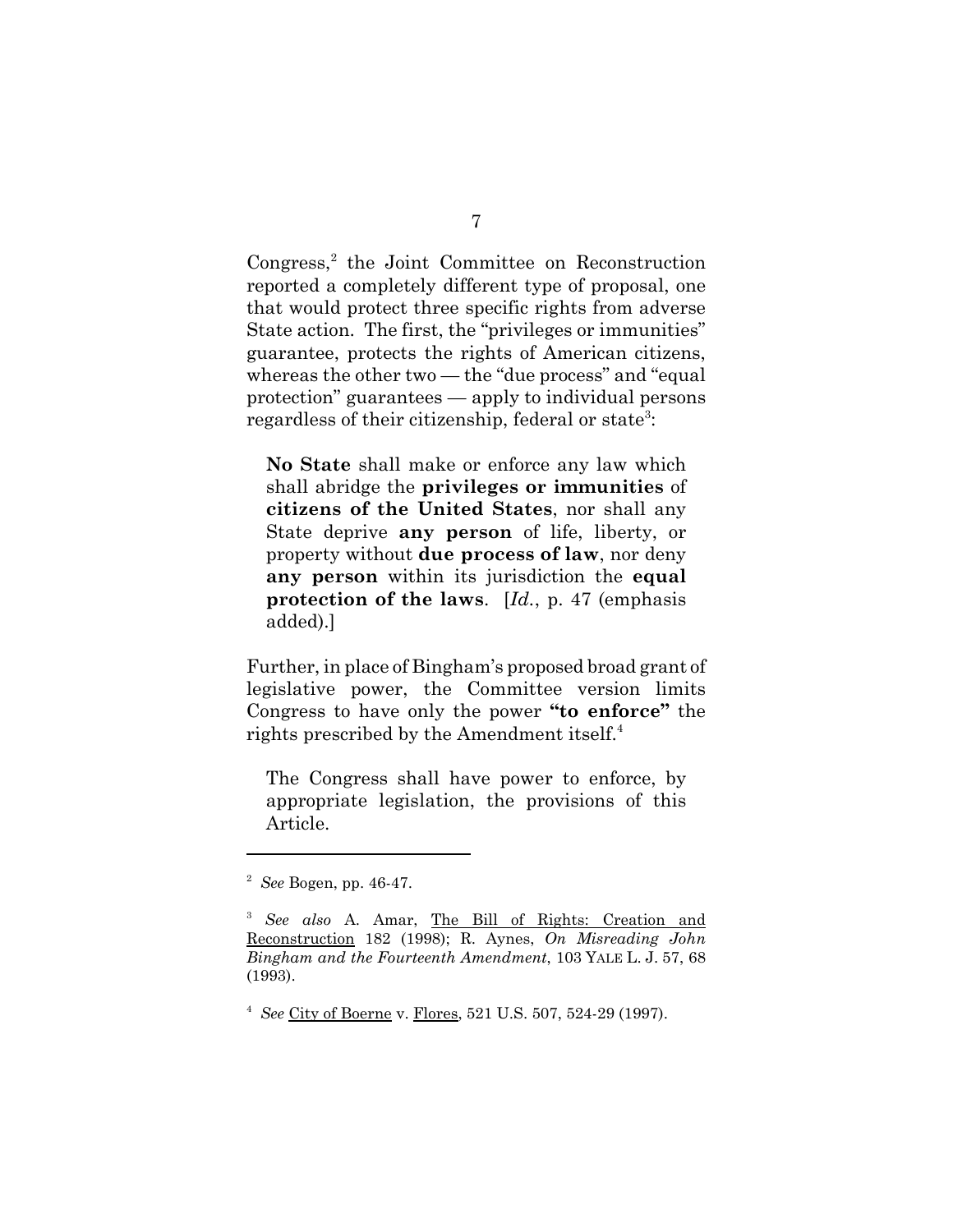After being adopted by the House in this form, the Senate added two additional rights — one defining and securing citizenship of the United States<sup>5</sup> and the other, securing to a United States citizen citizenship in the state in which he chooses to reside.<sup>6</sup> These two guarantees constitute the first sentence of section 1 of the Amendment:

All persons born or naturalized in the United States, and subject to the jurisdiction thereof, are citizens of the United States and of the state in which they reside.

In this amended form, sections 1 and 5 became a part of the Fourteenth Amendment which was ratified on July 28, 1868. *See* U.S. Constitution, Amendment XIV.

Five years later, in the Slaughter-House Cases, 83 U.S. (16 Wall.) 36 (1873), the United States Supreme Court had occasion to address the meaning of each of the substantive provisions that appear in section 1 of the Fourteenth Amendment. Before turning to the constitutional text, the Court placed the Fourteenth Amendment into its historic context, mindful that it was but one of a trilogy of amendments, the "pervading purpose [of which], lying at the foundation of each, and without which none of them would have been even suggested; we mean the freedom of the slave race, the security and firm establishment of that freedom, and

<sup>5</sup> *See* Kennedy v. Mendoza-Martinez, 372 U.S. 144, 159 (1963).

<sup>6</sup> *See* Saenz v. Roe, 526 U.S. 489, 503-04 (1999).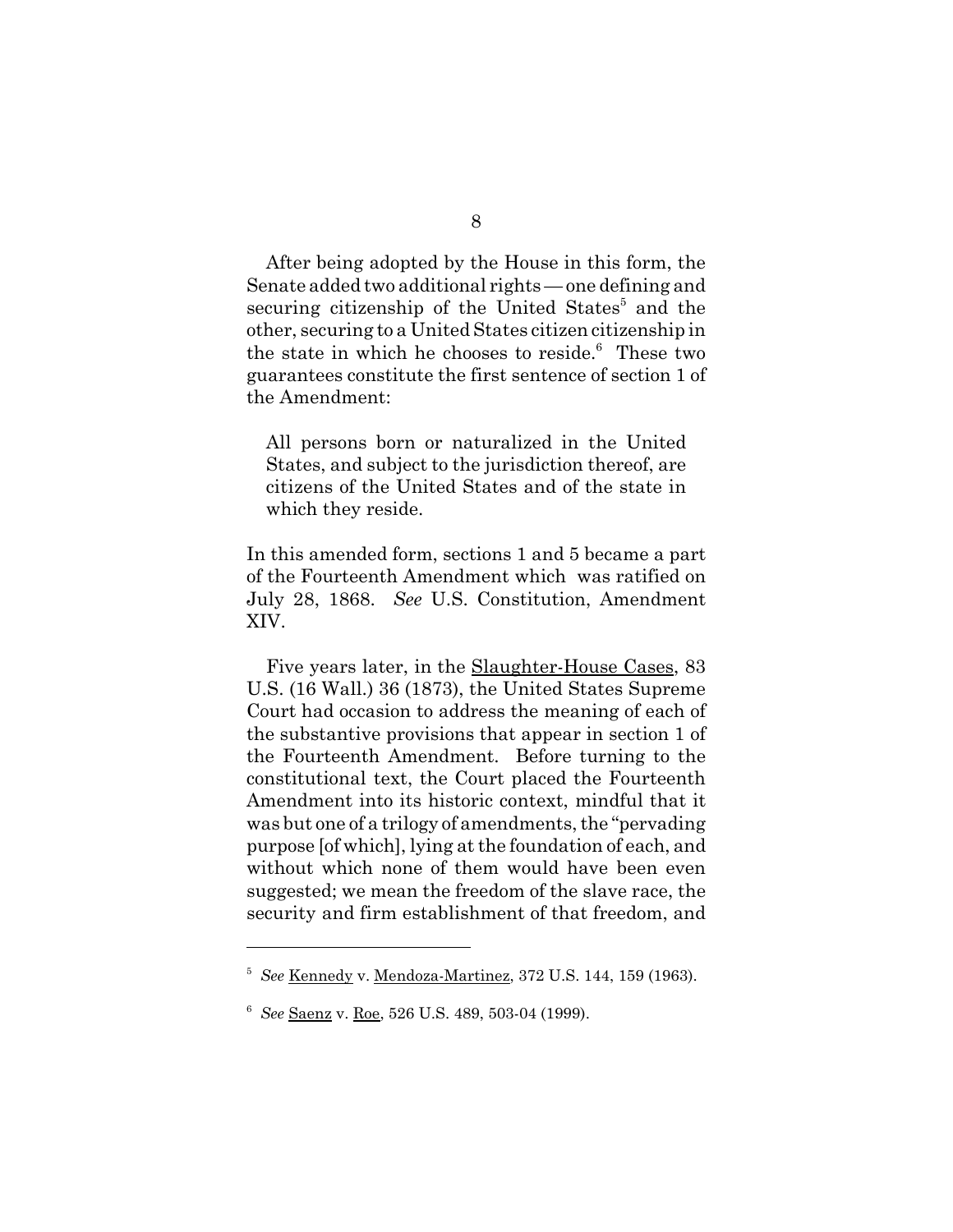the protection of the newly-made freeman and citizen from the oppressions of those who had formerly exercised unlimited dominion over him." *Id.,* 83 U.S. at 71. While the Court acknowledged that "any fair and just construction of any section or phrase of these amendments, [would necessitate] look[ing] to [that] purpose" — not only of the Fourteenth, but also the Thirteenth and Fifteenth Amendments as well (*id.*, 83 U.S. at 72) — it did not succumb to the temptation to substitute that overarching purpose for the primacy of the text. Rather, it examined the butchers' claims that section 1 of the Fourteenth Amendment protected their right to engage in their trade free from a slaughterhouse monopoly created by the Louisiana legislature, first under the "privileges or immunities" clause (*id*., 83 U.S. at 74-80), next under the due process guarantee (*id.*, 83 U.S. at 80-81), and finally under the equal protection clause. *Id.,* 83 U.S. at 80.

Now, 206 years after Slaughter-House, this Court must re-examine the text of section 1 of the Fourteenth Amendment to determine if it affords constitutional protection of an individual right to keep and bear arms, free from a City of Chicago ordinance that would ban possession of a handgun for individual selfdefense. These amici believe that it does. For the reasons set forth below, the individual right to keep and bear arms is secured to American citizens from any state law that "shall abridge" it because such right is a "privilege[] or immunit[y] of citizens of the United States," as stated in the Fourteenth Amendment for reasons explained by this Court in District of Columbia v. Heller, 554 U.S. \_\_\_, 128 S.Ct. 2783 (2008). To reach this conclusion, this Court need not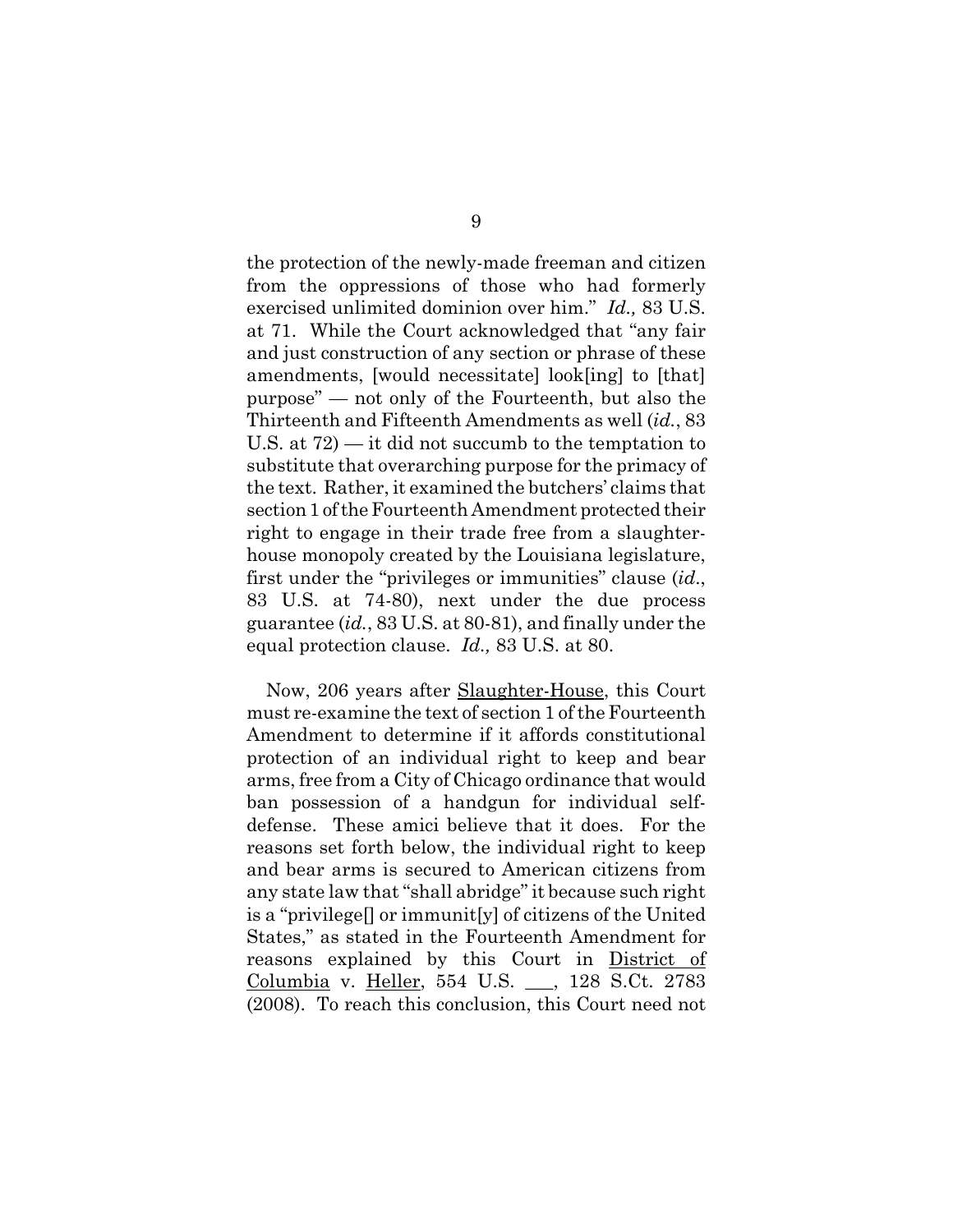overrule Slaughter-House, and need not even address the issue of wholesale incorporation of the first eight articles of the Constitution's Bill of Rights via the Fourteenth Amendment's Privileges or Immunities Clause, nor apply the Court's due process selective incorporation doctrine, as petitioners have contended. *See* Petitioners' Brief ("Pet. Br.") 9-72.<sup>7</sup>

Rather, application of the <u>Slaughter-House</u> textual analysis of the citizenship guarantee contained in the first sentence of section 1 of the Fourteenth Amendment, and the Privilege or Immunities guarantee of that section's second sentence, together with the substance of this Court's decision in Heller to the Chicago handgun ban leads inexorably to the conclusion that the Chicago ordinance unconstitutionally "abridges" a privilege or immunity of United States citizenship in violation of the Fourteenth Amendment.

## **A. Section 1 of the Fourteenth Amendment Defines and Secures Dual Citizenship for All Citizens of the United States.**

Since America's founding, the people of the United States have enjoyed dual citizenship, "one state and one federal, each protected from incursion by the other." U.S. Term Limits, Inc. v. Thornton, 514 U.S. 779, 838 (1995) (Kennedy, J., concurring). *See also* Saenz v. Roe, 526 U.S. 489, 504 (1999). While the distinction between the two citizenships had been

<sup>7</sup> *See* discussion at sections II and III, *infra*.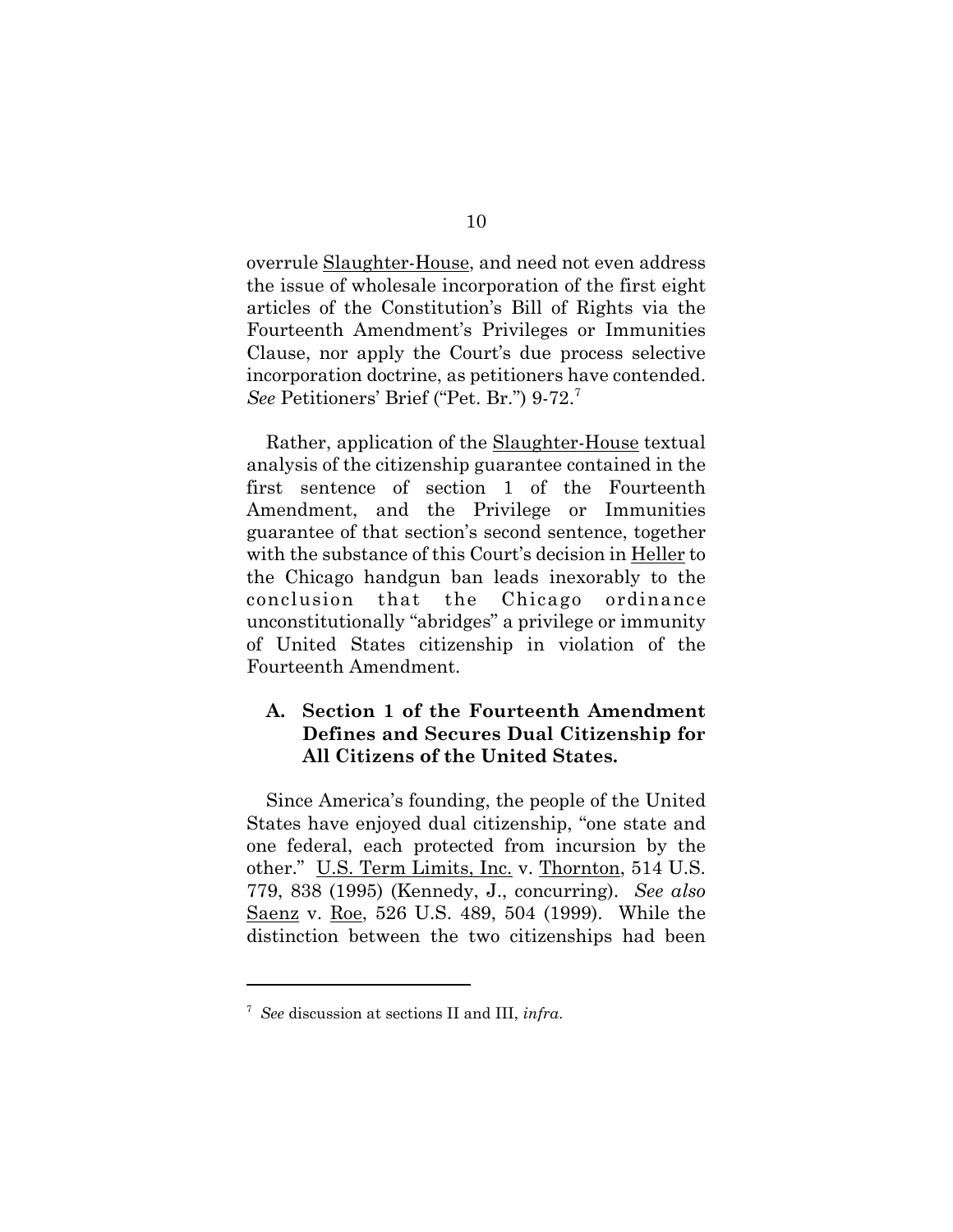"clearly recognized and established," the original United States Constitution neither defined United States citizenship, nor secured any right thereto. *See* Slaughter-House Cases, 83 U.S. (16 Wall.) 36, 72-73 (1873).

Some had contended that "no man was a citizen of the United States except as he was a citizen of one of the states" (*id.*, at 72), and thus argued that if a person were the citizen of a state, then he was a citizen of the United States. *See* Dred Scott v. Sandford, 60 U.S. (19 How.) 393, 588 (1857). In <u>Dred Scott</u>, the Supreme Court rejected that contention, ruling instead that only those persons who constituted the People of the United States could be citizens of the United States. *See id.*, 60 U.S. at 406. In explanation, the Dred Scott Court stated that neither those persons who had been brought into the United States as slaves — nor their descendants — could be citizens of the United States, because at the time of the formation of that national community, slaves were "regarded as beings of an inferior order; and altogether unfit to associate with the white race, either in social or political relations." *Id.,* 60 U.S. at 407.

After the victory of Union forces in the Civil War — Dred Scott notwithstanding — Congress enacted over President Andrew Johnson's veto the Civil Rights Act of 1866 which, in part, purported to confer United States citizenship upon the newly-freed slave class. 14 Stat. 25, 39th Cong. 1st Sess. (1866). The President's veto had been based, in part, on doubts about Congressional power to confer citizenship on the newly-freed slave class. *See* President Johnson's Veto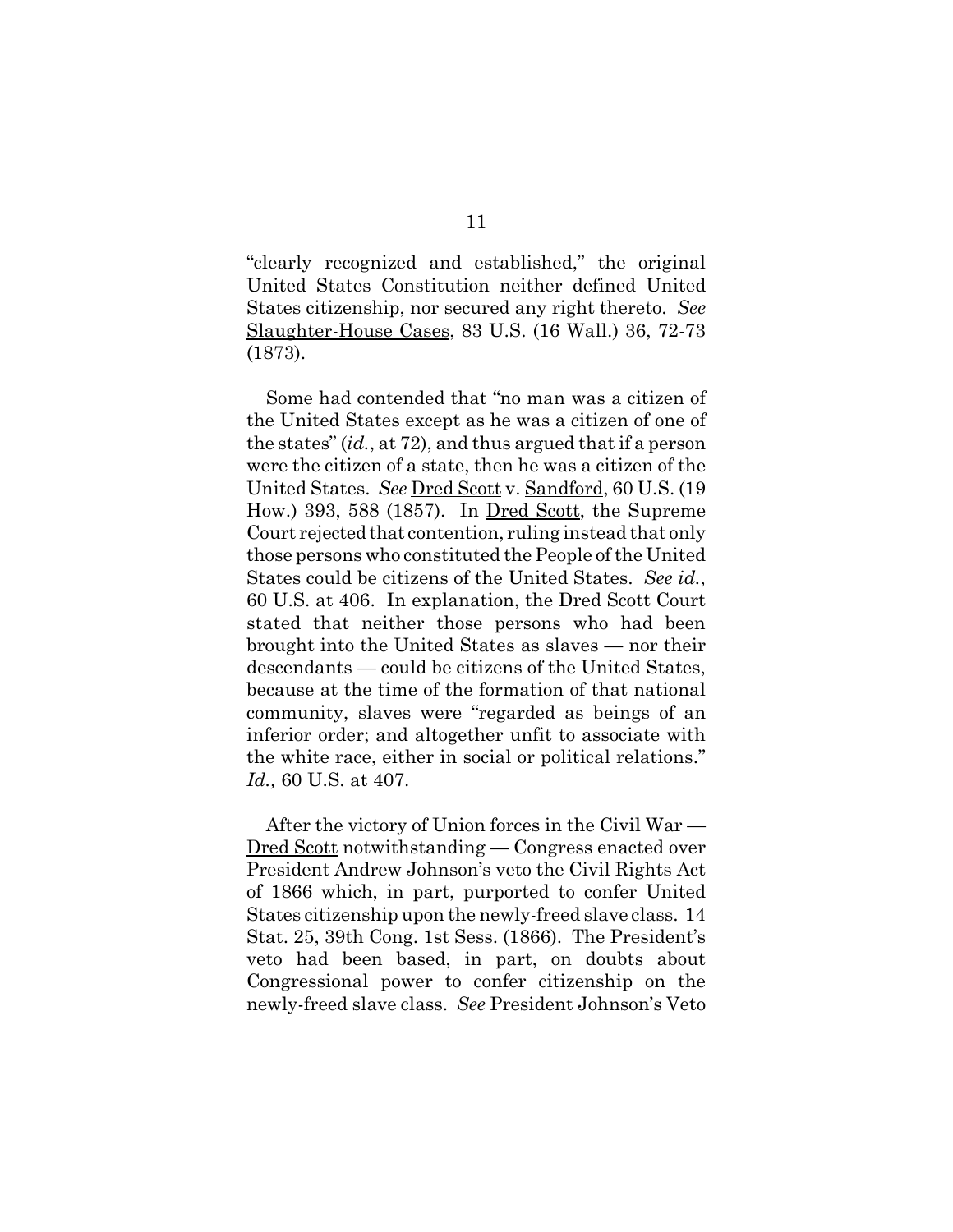of the Civil Rights Act, Messages and Papers, Vol. VI, p. 405 (1866 Richardson, ed.). *See also* K. Karst, Belonging to America: Equal Citizenship and the Constitution 51 (Yale Univ. Press: 1989). To allay these doubts, the Senate added what became the first sentence of section 1 of the Fourteenth Amendment: "All persons born or naturalized in the United States and subject to the jurisdiction thereof are citizens of the United States and of the state wherein they reside." *See* F. Van Dyne, Citizenship of the United States 9-10 (1908).

The citizenship provision limits both "the powers of the National Government as well as the States." Saenz, 526 U.S. at 507-08. With respect to the powers of the United States government, Congress may not deny citizenship to any person who meets the provision's birthright citizenship criteria. United States v. Wong Kim Ark, 169 U.S. 649 (1898). With respect to state power, the citizenship provision confers upon any person who is a citizen of the United States the right to establish residence in any state and, thereby, to become a citizen of that state. *See* Saenz, 526 U.S. at 510-11. And by "overturn[ing] the Dred Scott decision by making all persons born within the United States and subject to its jurisdiction citizens of the United States," the citizenship provision denies to the states any power over United States citizenship. *See* Slaughter-House Cases, 83 U.S. at 73. Although Section 5 of the Fourteenth Amendment conferred upon Congress the "power to enforce, by appropriate legislation, the provisions of" the Amendment, "Congress may not, itself violate, nor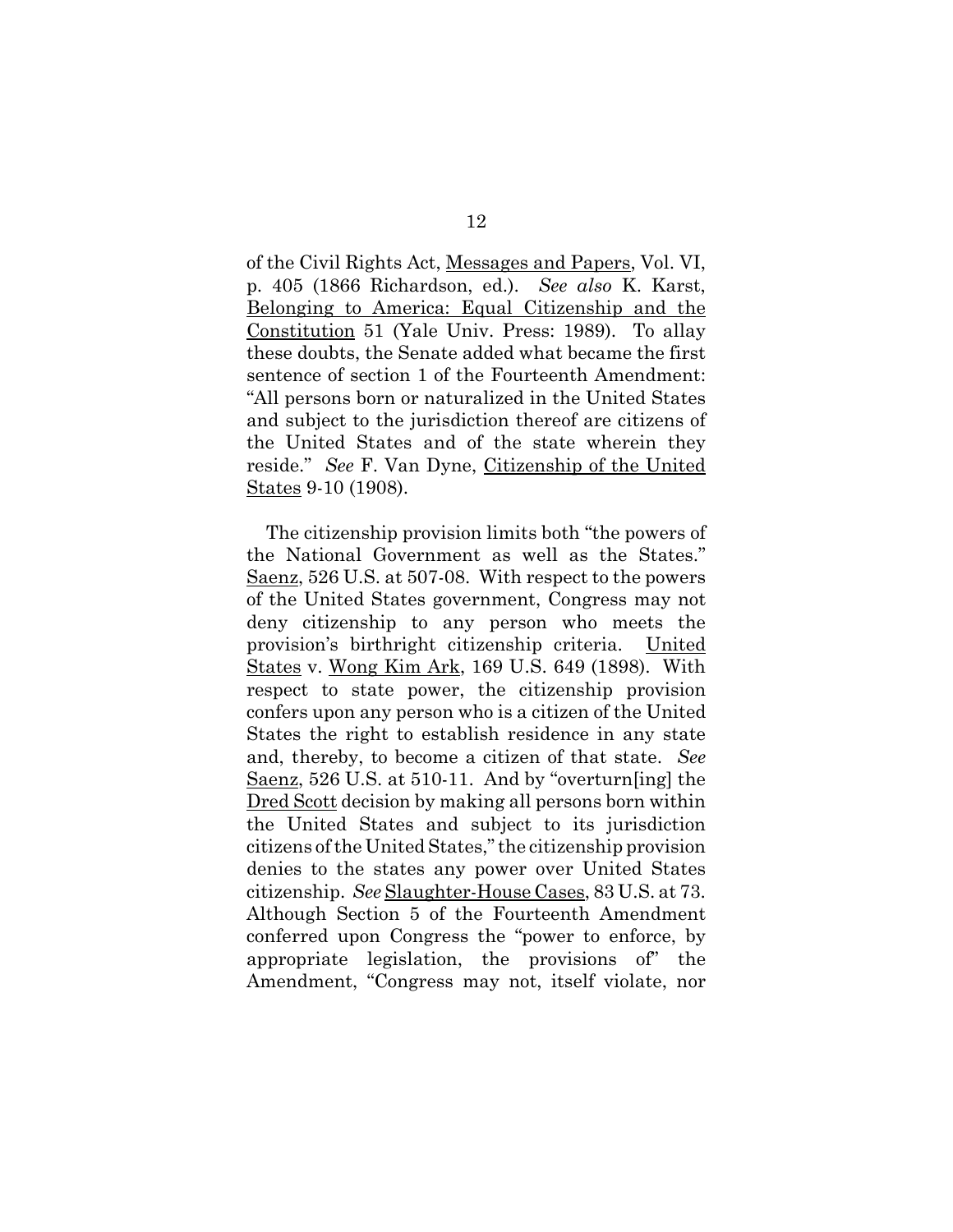authorize the States to violate the 14th Amendment." Saenz, 526 U.S. at 507.

As pointed out above, Section 5's enforcement language differed dramatically from Congressman Bingham's original proposal which would have granted to Congress "power to make all laws which shall be necessary and proper to secure to the citizens of each State all privileges and immunities of citizens of the several States." *See* Bogen, p. 44. As this Court has observed, Bingham's proposal "encountered immediate opposition ... from across the political spectrum": "[T]he proposed Amendment would give Congress a power to intrude into traditional areas of state responsibility, a power inconsistent with the federal design central to the Constitution." Boerne, 521 U.S. at 520-21. And as this Court has further stated, "Section 1 of the new draft Amendment imposed selfexecuting limits on the States, ... Congress' power [being] no longer plenary but remedial." *Id.*, 521 U.S. at 522.

Nor is the power of the judiciary plenary. Rather, bound by the "self-executing limits on the States" appearing in the Fourteenth Amendment's text, the task of the Court is to examine the text to ascertain its meaning and application. In the instant case, the question is whether the ordinance banning possession of handguns enacted and enforced by the City of Chicago — a political subdivision of the State of Illinois — violates any of the "self-executing limits" placed upon the states by the Fourteenth Amendment's "privileges or immunities" guarantee.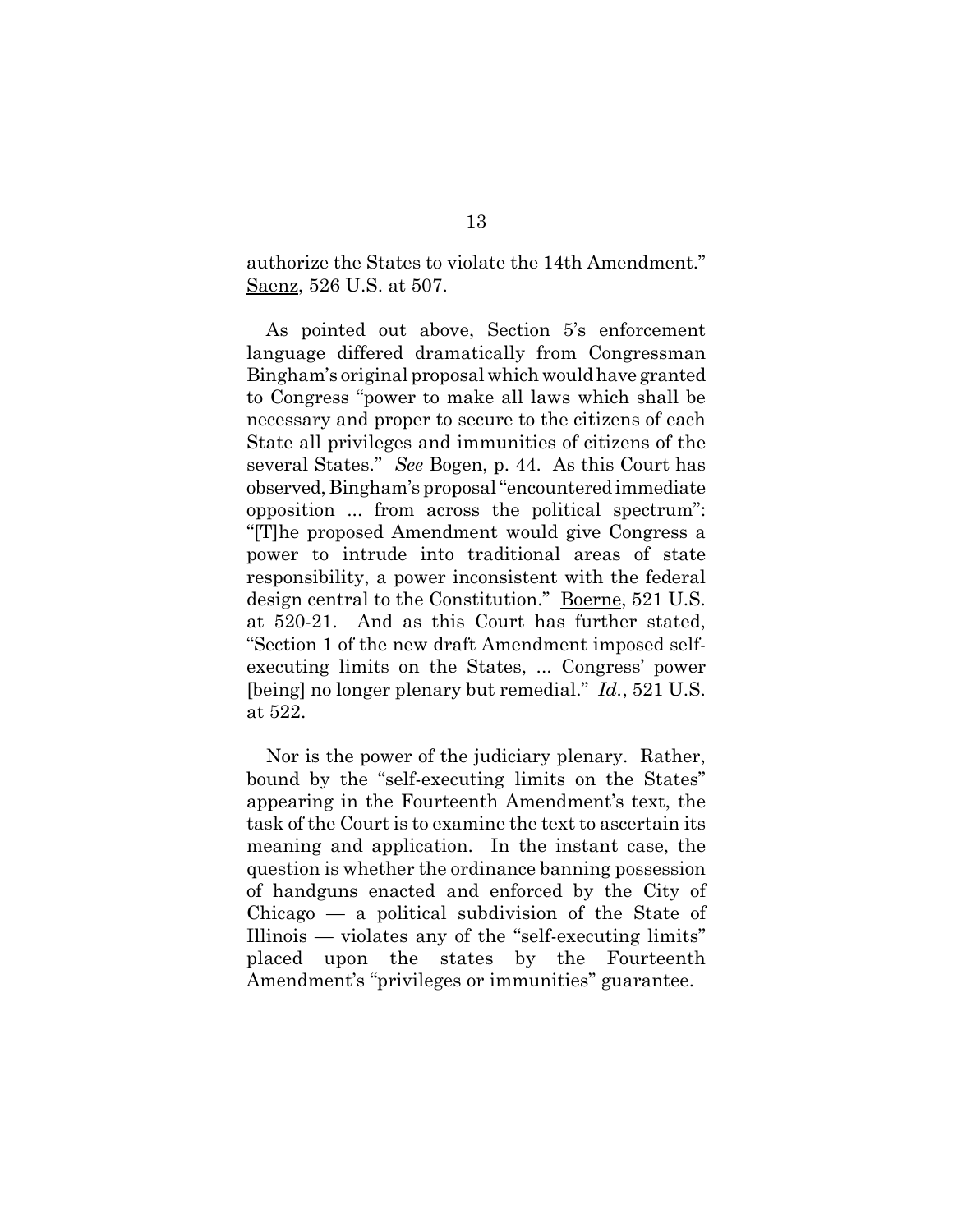### **B. The Second Amendment Right to Keep and Bear Arms, including its Self-Defense Component, Is a Privilege or Immunity of United States Citizenship.**

Petitioners are both United States citizens and citizens of the State of Illinois, residing in the City of Chicago. *See* Complaint (N.D. Il., No. 08-cv-3645), p. 1. As dual citizens, petitioners have "two political capacities, one state and one federal, **each protected from incursion by the other.**" Term Limits, 514 U.S. at 838. As United States citizens, petitioners are entitled to possess handguns in the privacy of their homes for self-defense, in that such right of selfdefense is encompassed by "the right ... to secure the ideal of a **citizen** militia, which might be necessary to oppose an oppressive military force if the constitutional order broke down." Heller, 128 S.Ct. at 2801 (emphasis added). Thus, the Heller Court pronounced:

The first salient feature of the operative clause [of the Second Amendment] is that it codifies a "right of the people," [namely] all members of the **political** community [of the United States]. [*Id.*, 128 S.Ct. at 2790 (emphasis added).]

Indeed, as the Heller Court pointed out, the right to keep and bear arms, like the right to constitute the government and the privilege to vote, does not extend to "persons," as such, but to "'a class of persons who are part of a national community or who have otherwise developed sufficient connection with this country to be considered a part of that community.'"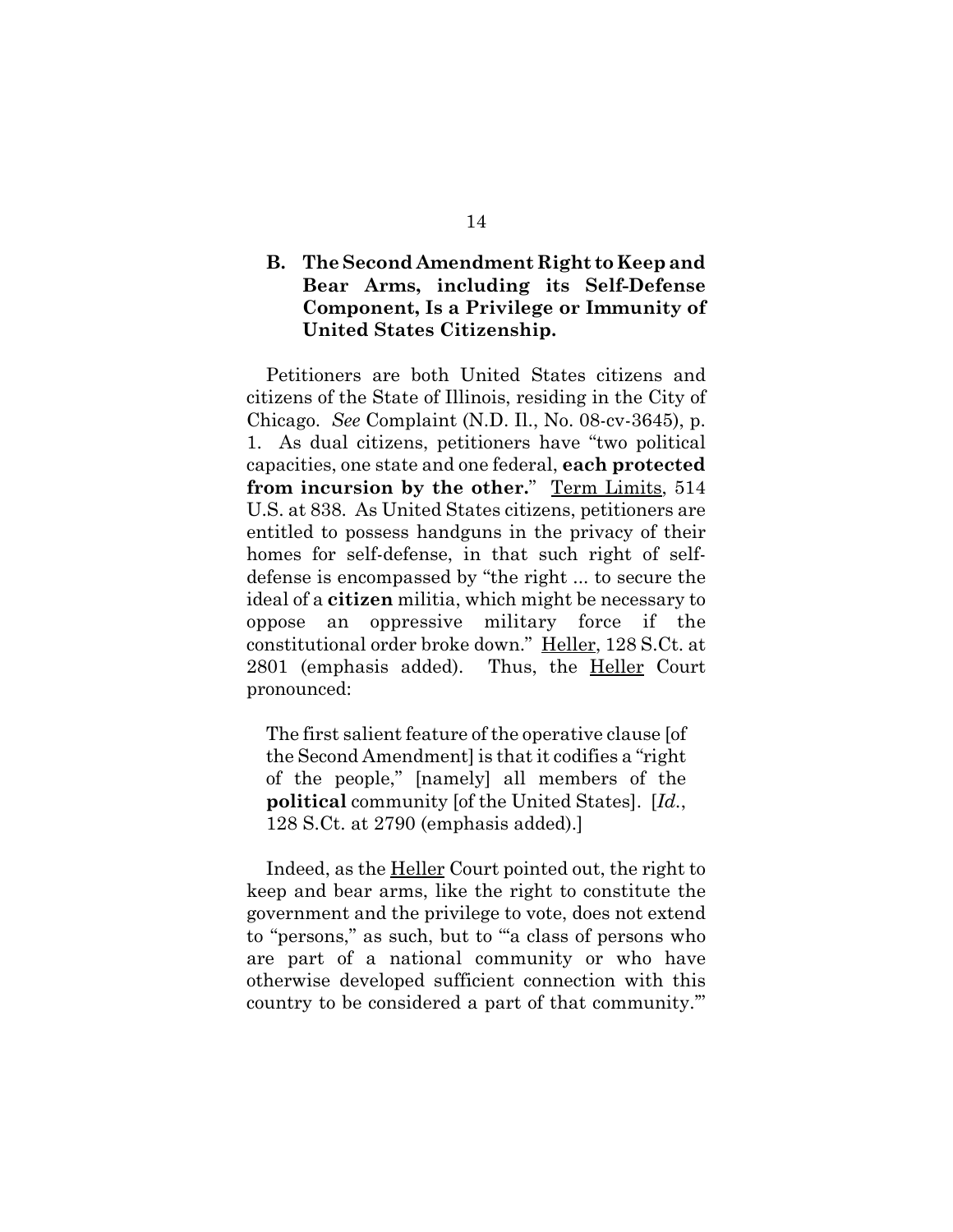Id., 128 S.Ct. at 2791 (quoting from United States v. Verdugo-Urquidez, 494 U.S. 259, at 265 (1990)). Therefore, the Second Amendment does not extend the right to keep and bear arms — and hence, the **derivative** right to possess a handgun in one's home for self-defense<sup>8</sup> — to, for example, a foreign national who is in the United States on a tourist, student, or other temporary visa. Nor is that right secured to a documented alien or, much less, an undocumented, and therefore, illegal alien. Rather, it is a right secured to "all Americans." *Id.*

Tracing the Second Amendment right to keep and bear arms to its historic English roots, Heller observed that the right belonged to "**English subjects**" for their "self-preservation and defense" — not only against individual threats to their personal liberties and security, but domestic military threats by the "Stuart Kings Charles II and James II ... to suppress **political dissidents**, in part by disarming their opponents." *Id.*, 128 S.Ct. at 2798 (emphasis added). Heller further noticed that when King George III "began to disarm the inhabitants of the most rebellious areas" in the American colonies, that effort, like the one previously tried by the Stuarts, was rebuffed by the "Americans invoking their rights as **Englishmen** to keep arms" to defend their rights against a tyrannical

<sup>8</sup> This does not mean that an alien does not have a common law or statutory right of self-defense, but, in contrast to an American citizen, he cannot claim a right derived from the constitutional guarantee that bars the "Federal Government [from] destroy[ing] the **citizen's** militia by taking away their arms...." Heller, 128 S.Ct. at 2801 (emphasis added).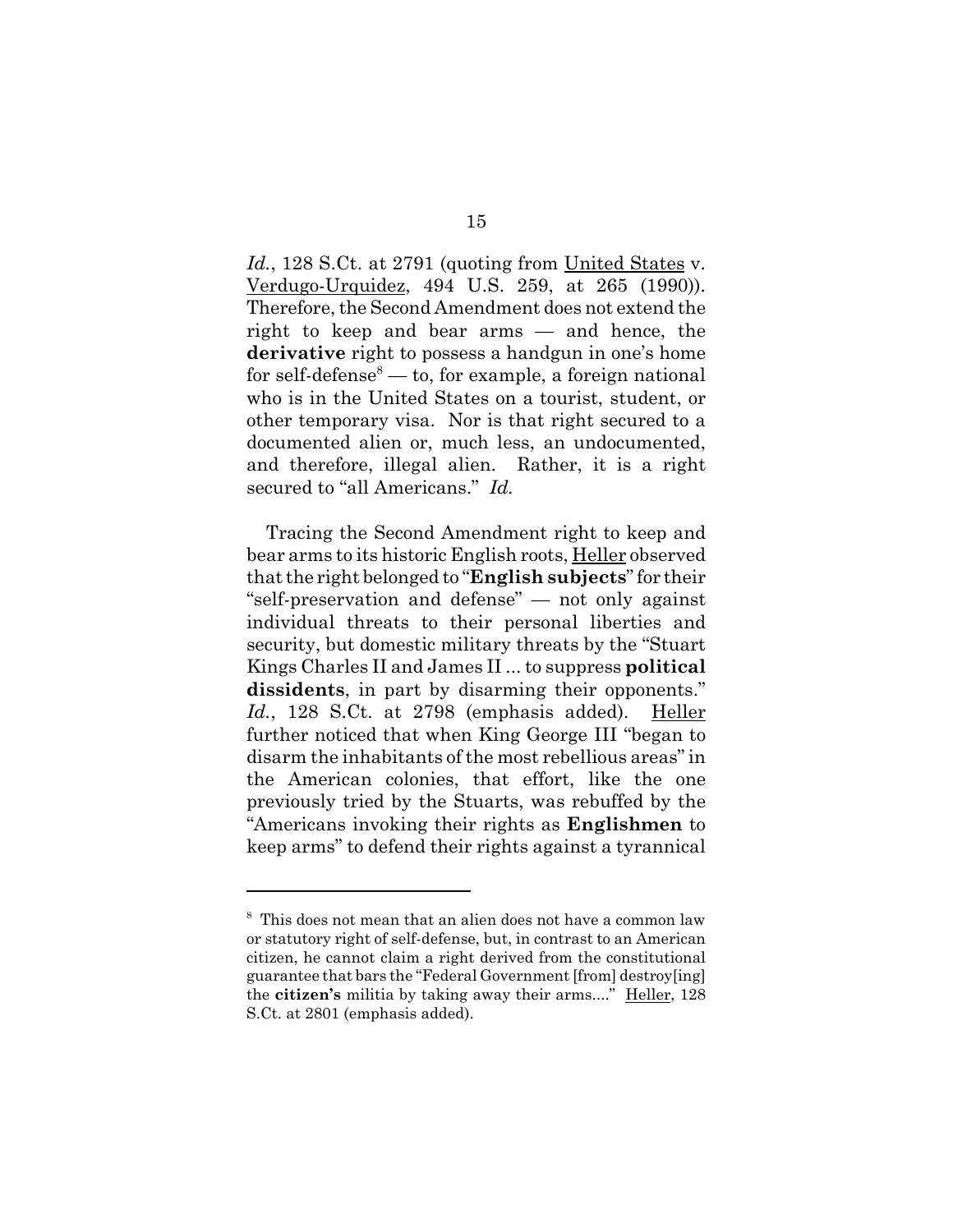parliament and king. *See id.*, 128 S.Ct. at 2799 (emphasis added).

Indeed, it was this pattern of British efforts to disarm the colonists, so as to prevent them from resisting an increasingly oppressive government, which coalesced colonists, leading directly to the American Revolution. *See* Brief Amicus Curiae of Gun Owners of America, Inc., *et al.*, District of Columbia v. Heller, No. 07-290 (Feb. 11, 2008), pp. 12-27. The colonists may have been willing to continue to suffer "a long train of abuses and usurpations," but once those abuses "evince[d] **a design** to reduce them under **absolute Despotism** ... all having in **direct object** the establishment of an **absolute Tyranny**," it was **then** that our forefathers resolved "to throw off such Government...."9 Patrick Henry reacted to Governor Dunmore's seizure of the Williamsburg Magazine in a way that reveals that British "gun control" was the one intolerable abuse leading to war: "You may in vain mention to them the duties upon tea, etc. These things, they will say, do not affect them. But tell them of the robbery of the magazine, and that the next step will be to disarm them, and they will be ready to fly to arms to defend themselves."10

<sup>&</sup>lt;sup>9</sup> Declaration of Independence, The Founders' Constitution, Vol. 1, p. 10 (emphasis added).

<sup>&</sup>lt;sup>10</sup> Henry, William Wirt, I Patrick Henry: Life, Correspondence, and Speeches (Sprinkle Publications, Harrisonburg, Va. 1993), p. 279 (emphasis added).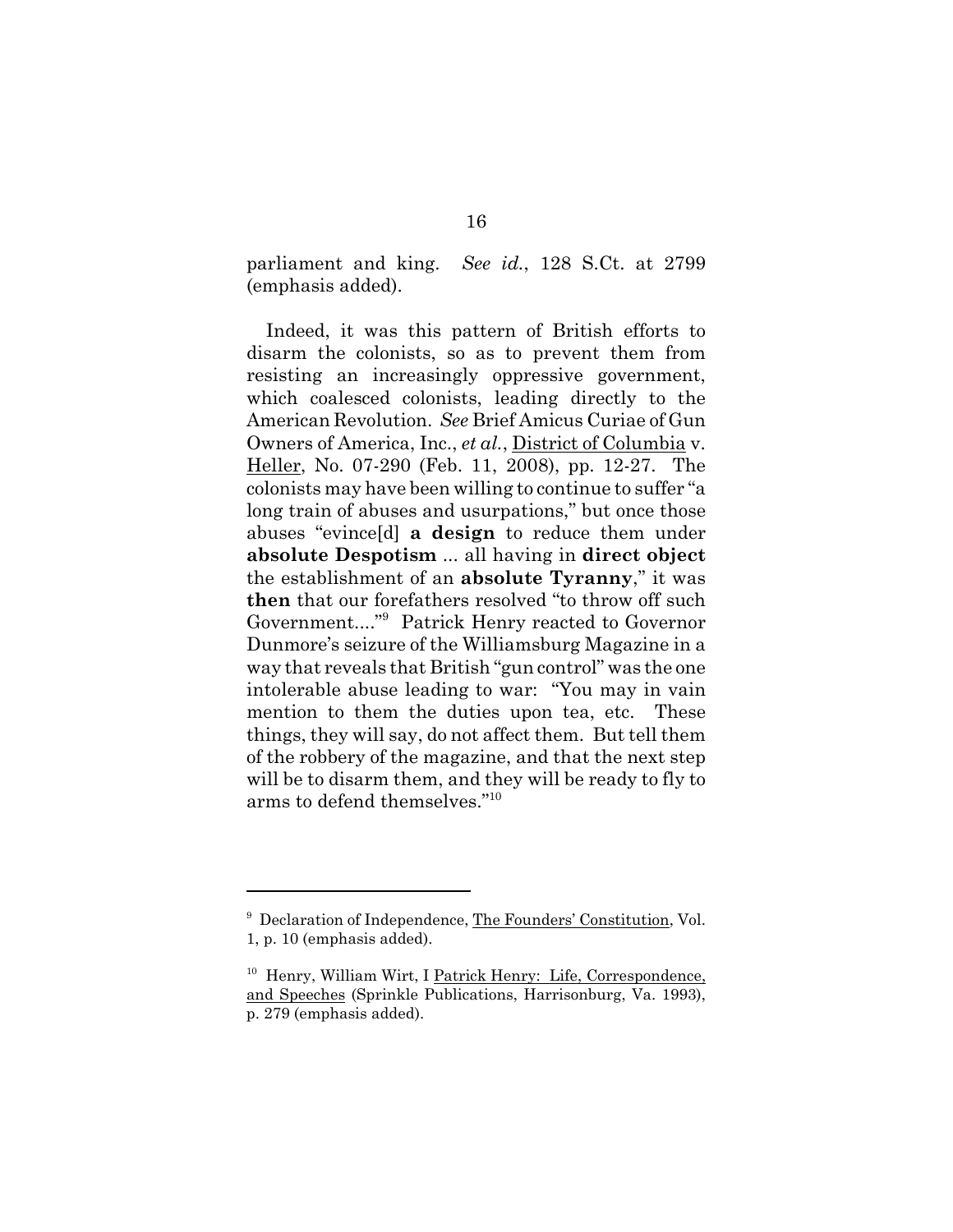Relying in part on this colonial history, Heller "read" the Second Amendment to protect the **right of citizens** to carry arms" for the preservation of their liberties, not to protect any such right of persons who willy-nilly happened to be on American soil. *See* Heller, 128 S.Ct. at 2799-2802. Heller reinforced this understanding by its examination of the overarching purposes of the Second Amendment, as expressed in its prefatory clause — "A well-organized militia, being necessary to the security of a free state" — concluding that "when the able-bodied **men of a nation** are trained in arms and organized, they are better able to resist tyranny." *Id.*, 128 S.Ct. at 2800-01 (emphasis added). In the past, Heller observed, "tyrants had eliminated a militia consisting of all the able-bodied men ... not by banning the militia but simply taking away the people's arms, enabling a select militia or standing army to suppress **political opponents**." *Id.*, 128 S.Ct. at 2801 (emphasis added). Heller further noted that, "[i]t was understood across the political spectrum [the Second Amendment] helped to secure the ideal of a **citizen** militia which might be necessary to oppose an oppressive military force if the constitutional order broke down." *Id.*, 128 S.Ct. at 2801 (emphasis added).

Although Heller concluded that "the threat that the new Federal government would destroy the **citizens'** militia by taking away their arms was **the reason** that right ... was **codified** in a written Constitution," Heller also found that "individual self-defense" against a lawless government and other law-breakers "was the *central component* of the right itself," not separate from it. *Id.*, 128 S.Ct. at 2801 (italics original;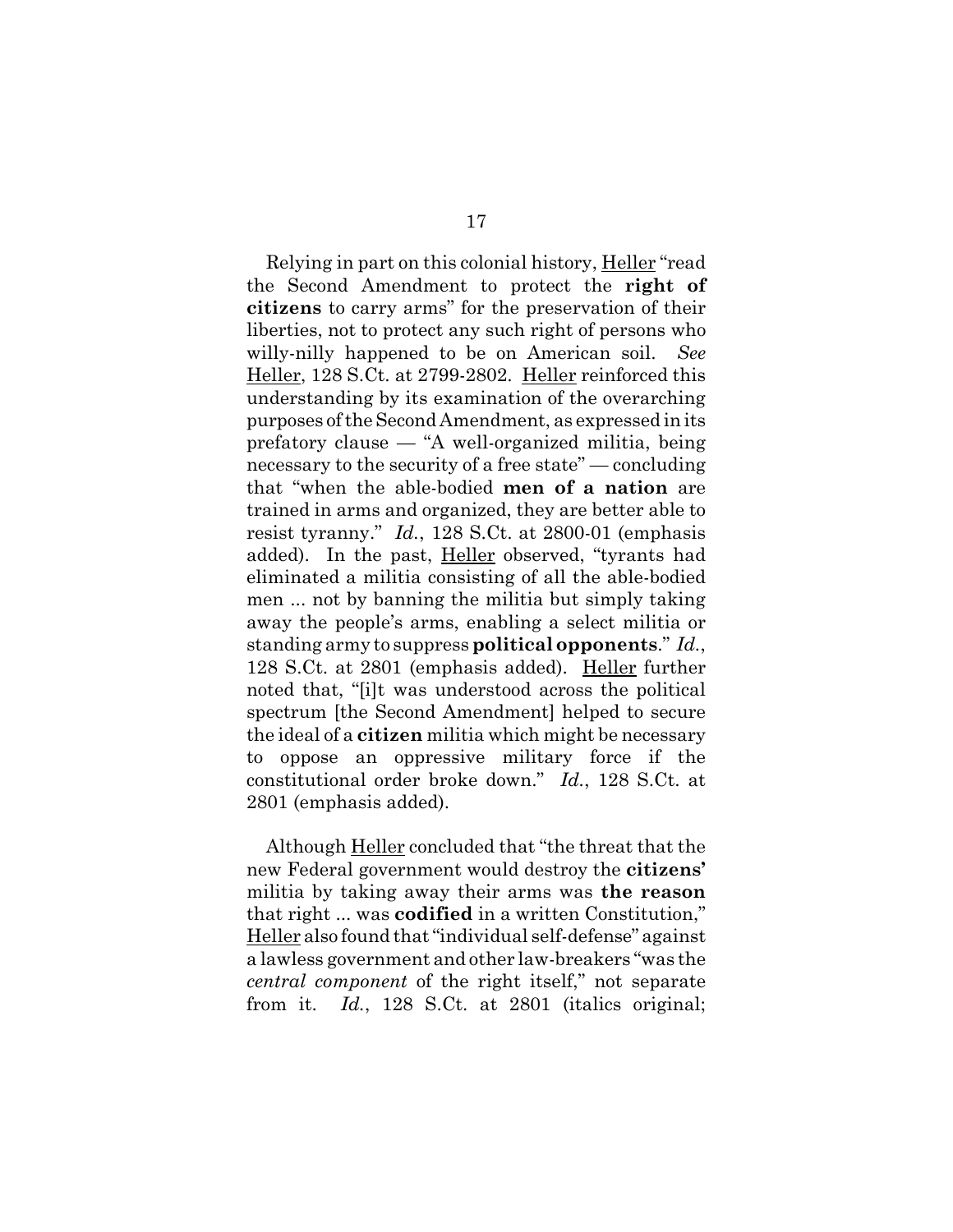emphasis added). Thus, the right of self-defense that Heller discovered to be embodied in the Second Amendment is part and parcel of a right secured to "all Americans," not to all persons regardless of whether they are members of the political community of the United States of America. Indeed, after reviewing "nine state constitutional protections for the right to bear arms immediately after 1789," Heller stated that, since "at least seven unequivocally protected an **individual citizen's** right to self-defense[,] [it] is strong evidence that is how the founding generation conceived of that right." *Id.*, 128 S.Ct. at 2803 (emphasis added). And, in its review of nineteenth century pre-Civil War constitutional authorities and cases, Heller repeatedly identified the self-defense component of the Second Amendment right as one belonging to a "citizen," not to just any person. *Id.*, 128 S.Ct. at 2806-09.

Heller noted that, after the Civil War, there was "a widespread effort to limit ownership by a large number of **citizens**," especially the "freedmen," the deprivations of which led directly to the enactment of the Freedman's Bureau Act of 1866, one provision of which specifically secured "the constitutional right to bear arms ... to ... all the **citizens** ... without respect to race or color, or previous condition of slavery...." *Id.*, 128 S.Ct. at 2810 (emphasis added). Indeed, as the Heller Court pointed out, one Congressman "thought the Fourteenth Amendment unnecessary because "[a]s **citizens of the United States** [blacks] have equal right ... to keep and bear arms for self-defense." *Id.*, 128 S.Ct. at 2811 (emphasis added).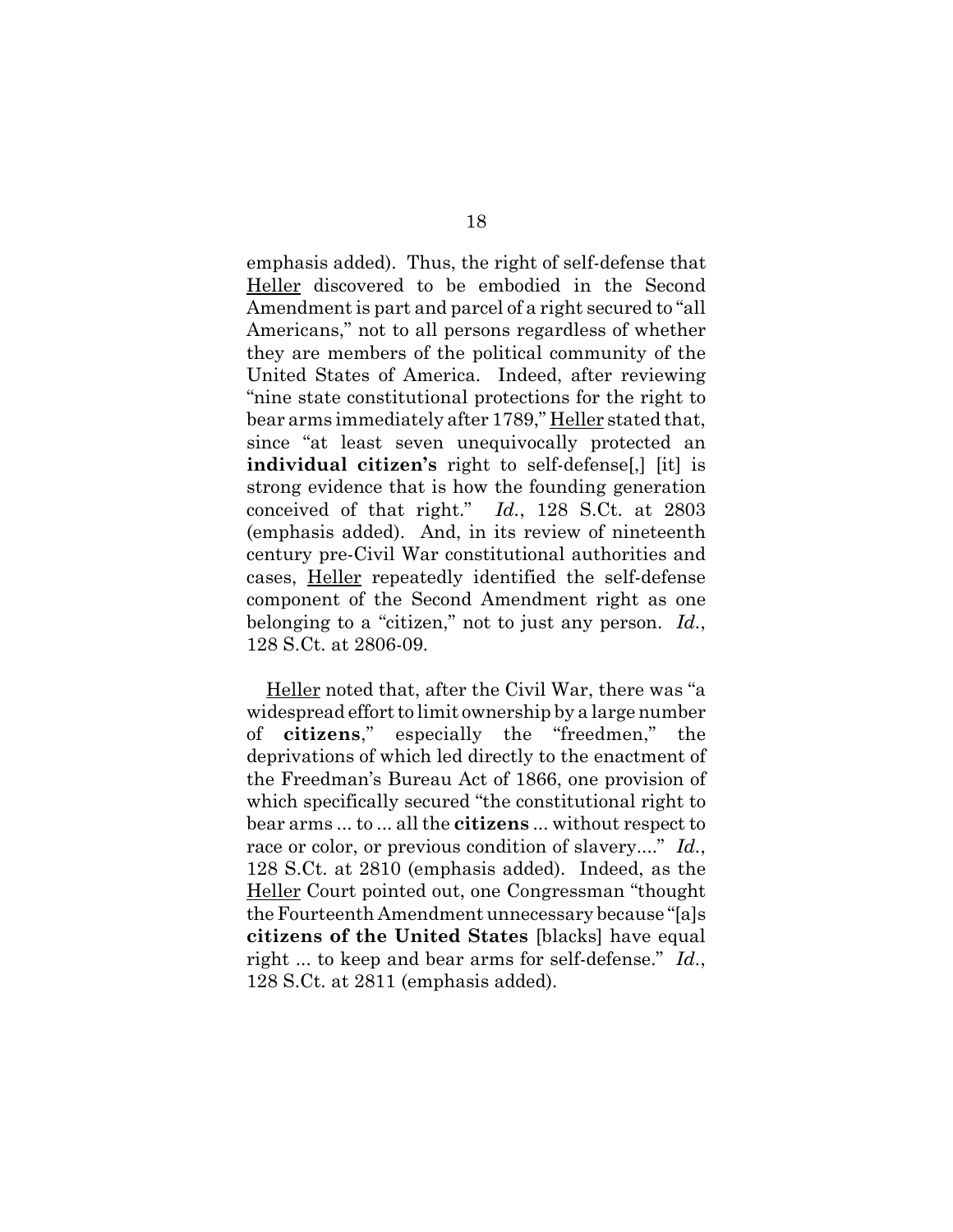Nevertheless, as the <u>Slaughter-House</u> Court pointed out, if the Dred Scott decision "was to be accepted as a constitutional limitation of the right of citizenship, then all the negro race who had recently been made freemen, were still, not only not citizens, but were incapable of becoming so by anything short of an amendment to the Constitution." Slaughter-House, 83 U.S. at 73. "To remove this difficulty," the Slaughter-House Court observed, Congress added "a clear and comprehensive definition" of both United States and state citizenship, the "main purpose [of which] was to establish the citizenship of the negro." *Id.* Consonant with that purpose, and respectful of the nation's federal structure, Slaughter-House ruled that the Fourteenth Amendment Privileges or Immunities Clause secured to all citizens of the United States, as defined in the Amendment's citizenship clause, those "privileges and immunities ... which owe their existence of the Federal government, its national character, its Constitution, or its laws." *Id.*, 83 U.S. at 79.

Among the privileges and immunities listed in Slaughter-House is the "right to peaceably assemble and petition for redress of grievances" (83 U.S. at 79), a right — like the right to keep and bear arms specifically identified by **Heller** as a "right of the people" (*id.*, 128 S.Ct. at 2790), and, hence, a right that belongs to "all Americans" (*id.*, 128 S.Ct. at 2791), that is, all persons who are citizens of the United States. According to Slaughter-House, then, the right to keep and bear arms, as recognized in Heller, is one of those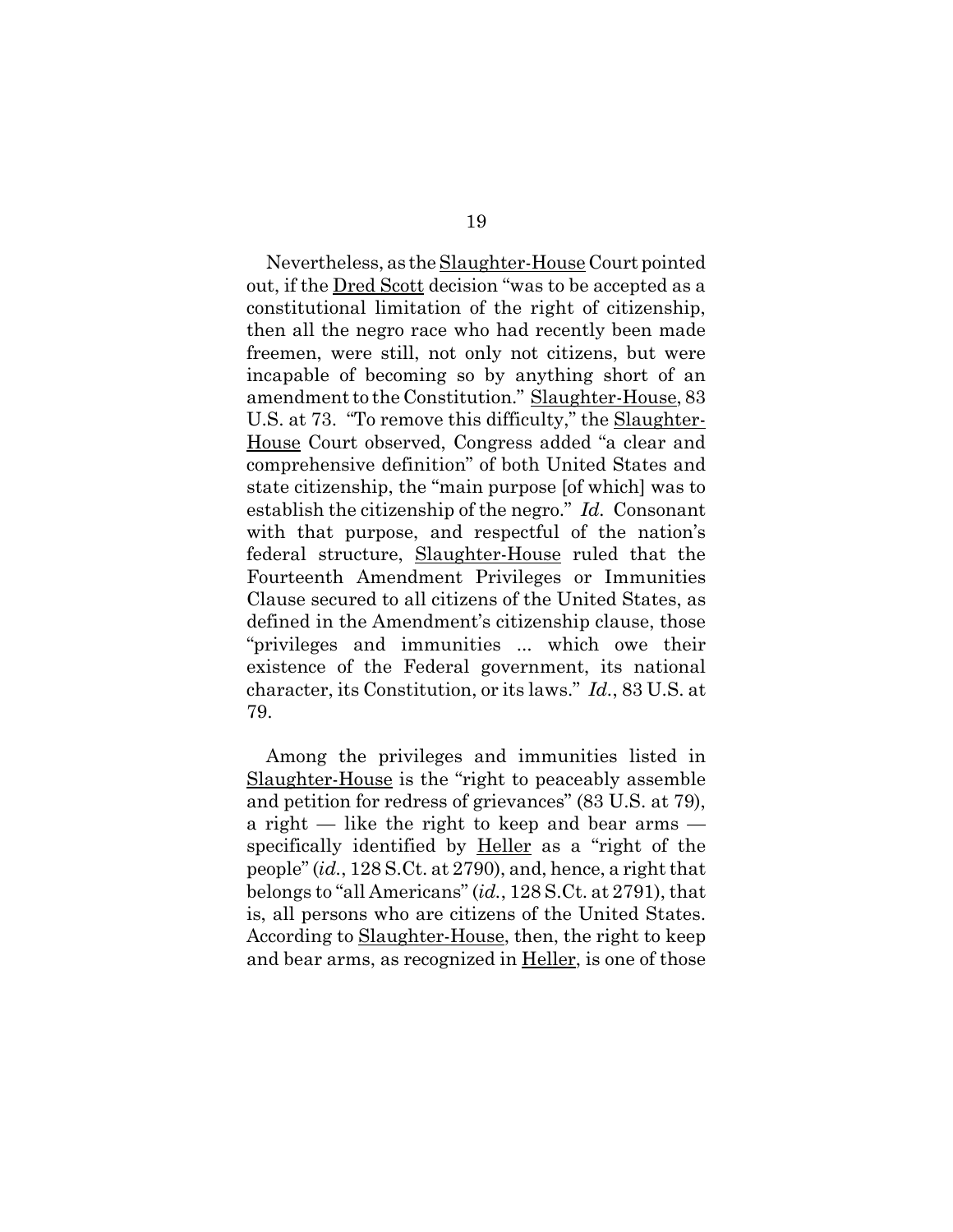privileges and immunities of United States citizenship secured by the Fourteenth Amendment.<sup>11</sup>

## **C. The Chicago Handgun Ban Ordinance Unconstitutionally Abridges Petitioners' Immunities and Privileges of United States Citizenship.**

As previously noted, Justice Kennedy observed in the Term Limits case that "[American] citizens ... have two capacities, one state and one federal, each

 $11$  It has been suggested that, because Heller found that "the Second Amendment, like the First ... Amendment, codified a *preexisting* right," Slaughter-House would preclude the right to keep and bear arms from the category of United States citizen privileges or immunities, which are limited to "only [those] rights the Federal Constitution grants or the national government enables, but not those preexisting rights the Bill of Rights merely protects from federal invasion." *See* Nordyke v. King, Slip Op., pp. 4477-78 (No. 07-15763, 9th Cir., April 20, 2009) (opinion "vacated pending the Supreme Court's disposition of Maloney v. Rice, No. 08-1592, McDonald v. City of Chicago, No. 08-1521, and National Rifle Ass'n. Of Am., Inc. v. City of Chicago, No. 08- 1497"). The Nordyke court was mistaken for two reasons. First, Slaughter-House included in its partial list of privileges and immunities of United States the right of the people to assemble and to petition the government for redress of grievances, rights that "preexisted" the formation of the federal government, not rights "enabled" by it. *See* Heller, 128 S.Ct. at 2797. *See also* Hague v. CIO, 307 U.S. 496, 512 (1939). Second, three years after Slaughter-House, this Court affirmed that the privileges or immunities of United States citizenship included "[t]he right of the people peaceably to assemble for lawful purposes [which] **long existed before the adoption of the Constitution of the United States.**" United States v. Cruikshank, 92 U.S. 542, 551 (1876) (emphasis added); *accord,* Hague, 307 U.S. at 513-14.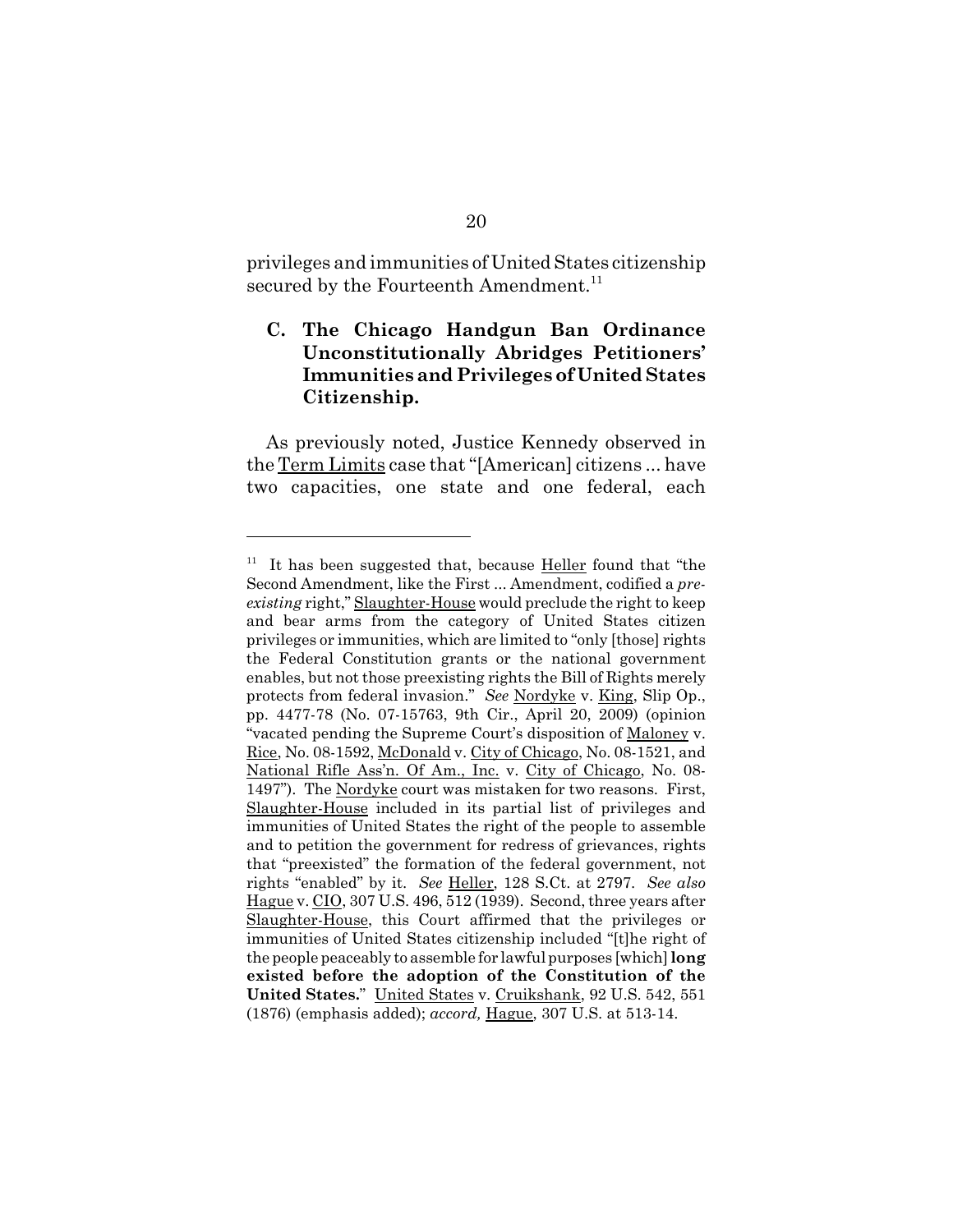protected from **incursion** by the other." *Id.*, 514 U.S. at 838 (emphasis added). Having established that the Second Amendment right is a privilege or immunity of United States citizenship, the question now becomes whether the City of Chicago ordinance banning handgun possession in the home unconstitutionally "abridge[s]" that right.

According to <u>Heller</u>, a District of Columbia ordinance that "totally ban[ned] handgun possession in the home" unconstitutionally infringed the right to keep and bear arms secured by the Second Amendment, "the inherent right of self-defense [being] central to the Second Amendment right." Heller, 128 S.Ct. at 2817. If the identical ban by the city of Chicago is found not to "abridge" the right to keep and bear arms secured to an American citizen residing in that city, then it would turn the citizenship guarantee of the Fourteenth Amendment on its head, making United States citizenship, and its privileges and immunities, subordinate to state citizenship, and its privileges and immunities. Indeed, such a ruling would mean that an American citizen's privilege to become a citizen of any state in which he chooses to reside, as guaranteed by the Fourteenth Amendment (Saenz, 526 U.S. at 503-04), would be conditioned upon his giving up his Second Amendment right of selfdefense. But that would defeat the very purpose of the privilege and immunities guarantee — to ensure that American citizens in whatever state they might choose to reside enjoy the same United States citizenship privileges and immunities. *See* Slaughter-House, 83 U.S. at 79-80. *See also* 526 U.S. at 503-04. *Accord,* Crandall v. Nevada, 73 U.S. (Wall.) 35, 48 (1868).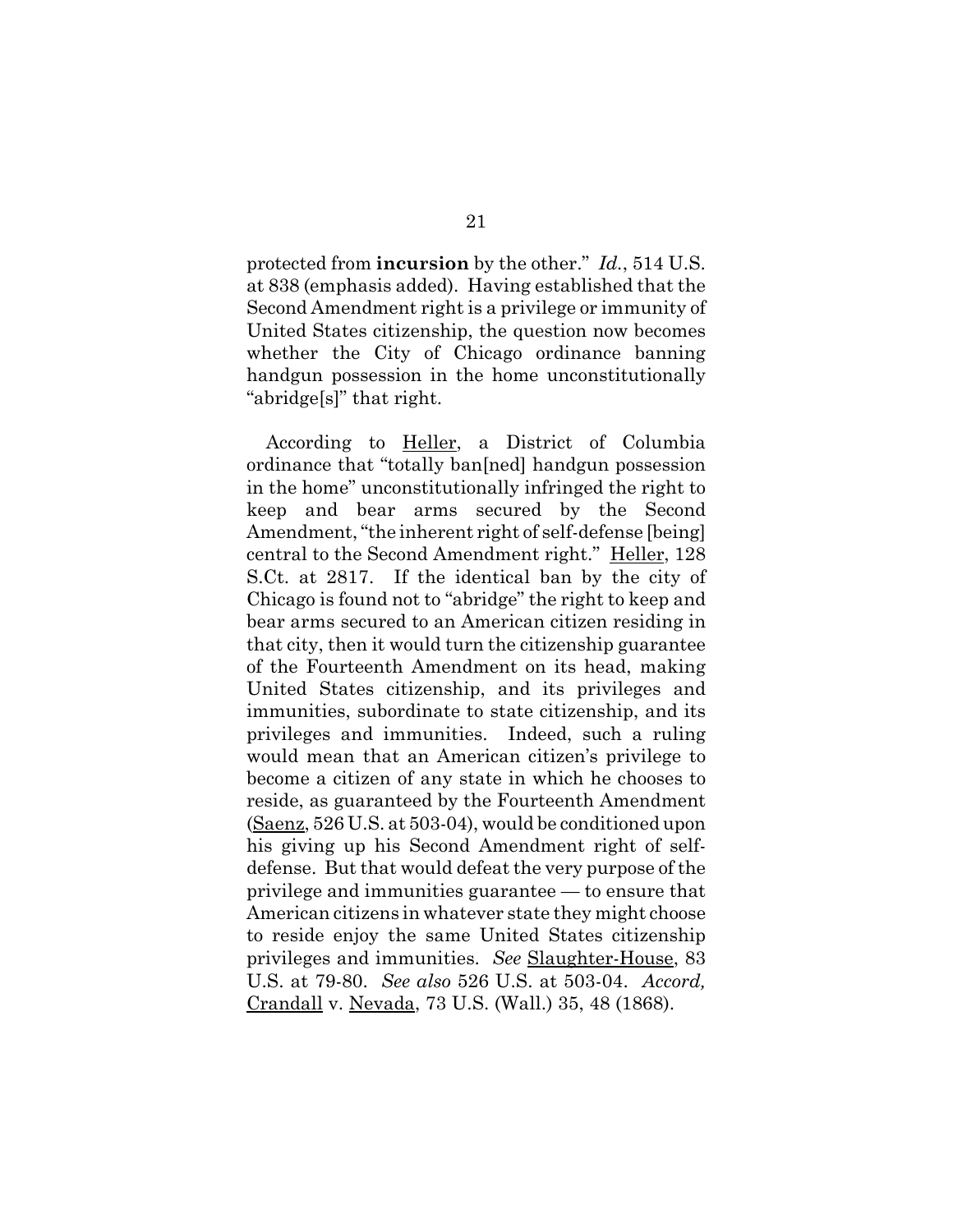In short, the City of Chicago ordinance banning possession of handguns in one's home unconstitutionally "abridges" the individual American citizen's right of self-defense "inherent" in the Second Amendment because, if so applied, the ordinance would destroy "the *central component* of the right itself." *See* Heller, 128 S.Ct. at 2801 (italics original). The right to keep and bear arms cannot be bifurcated, for if the City of Chicago can prohibit all of its residents from possessing a handgun for self-defense, that ban would necessarily extend to all of its residents who are also citizens of the United States. Indeed, the right to keep and bear arms vis-a-vis the United States government cannot be preserved, unless the privileges or immunities guarantee applies to state laws and local ordinances.12 *See* Paul B. Paskey, "The Right of the Individual to Keep and Bear Arms as a Federally Protected Right," Safeguarding Liberty, Gun Owners Foundation (Larry Pratt, ed., 1995), p. 127.

 $12$  The Cruikshank ruling that the U.S. citizenship privilege of assembly and petition may be preserved by protecting that privilege, but only if the purpose of the assembly and petition was "connected with the powers or the duties of the National Government," is inapposite. *See* United States v. Cruikshank, 92 U.S. 542, 551-52 (1876). While it may be argued that people's assemblies and petitions may be divided into two categories one related to state and local government business and another related to the national concerns — it is a practical impossibility to divide the right to keep and bear arms without destroying that right altogether.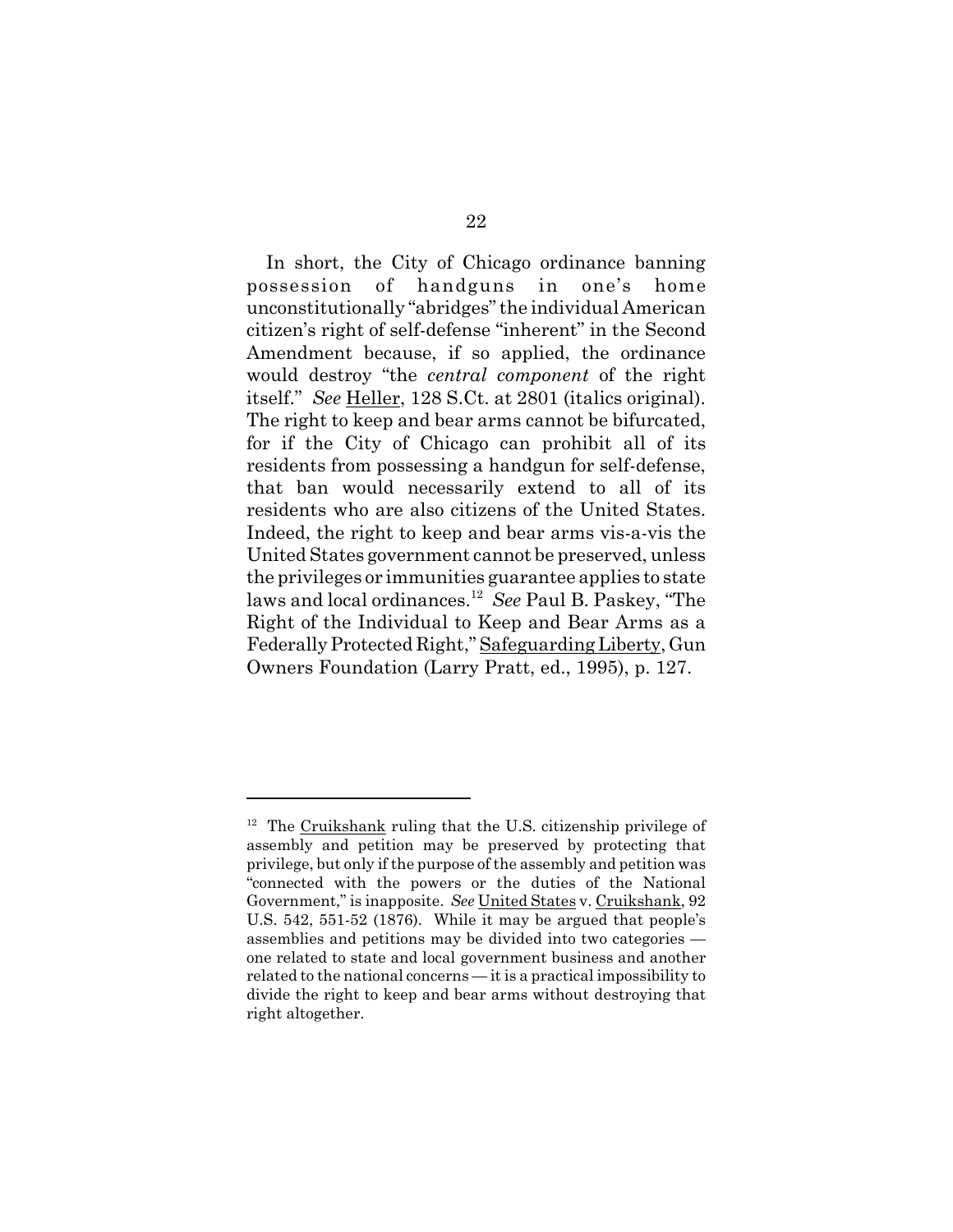## **II. No Wholesale Change in this Court's Fourteenth Amendment Jurisprudence Is Required to Rule that the Chicago Ordinance Unconstitutionally Abridges Petitioners' Right to Keep and Bear Arms.**

Petitioners' four-page summary of argument contains only two references to the "right to keep and bear arms" — what these amici had understood to be the central issue in this case. Instead, petitioners have urged the Court to make a fundamental change in its jurisprudence with respect to the Privileges or Immunities Clause. Pet. Br. 42-65. Without making any effort to demonstrate that petitioners' right to keep and bear arms is protected by the Slaughter-House ruling, petitioners' brief urges an expansion of "individual liberty" against restrictions imposed under state law unrelated to the right to keep and bear arms.

Specifically, petitioners ask this Court to view this case as "a rare opportunity to correct a serious error" in cases which "fall short" and "fail[] to honor" and fail to "meaningfully secure[]" Fourteenth Amendment rights. Pet. Br. 8-9. Consistent with that broad agenda, petitioners urge the Court to read the Fourteenth Amendment as having overturned one of its most venerable decisions, Barron v. Baltimore, 32 U.S. (7 Pet.) 243 (1833). Pet. Br. 31-32, 48. Petitioners also ask this Court to overturn The Slaughter-House Cases, 83 U.S. 36 (1873), United States v. Cruikshank , 92 U.S. 542 (1876), Presser v. Illinois, 116 U.S. 252 (1886), (*see* Pet. Br. 42-65), even though overturning these decisions should be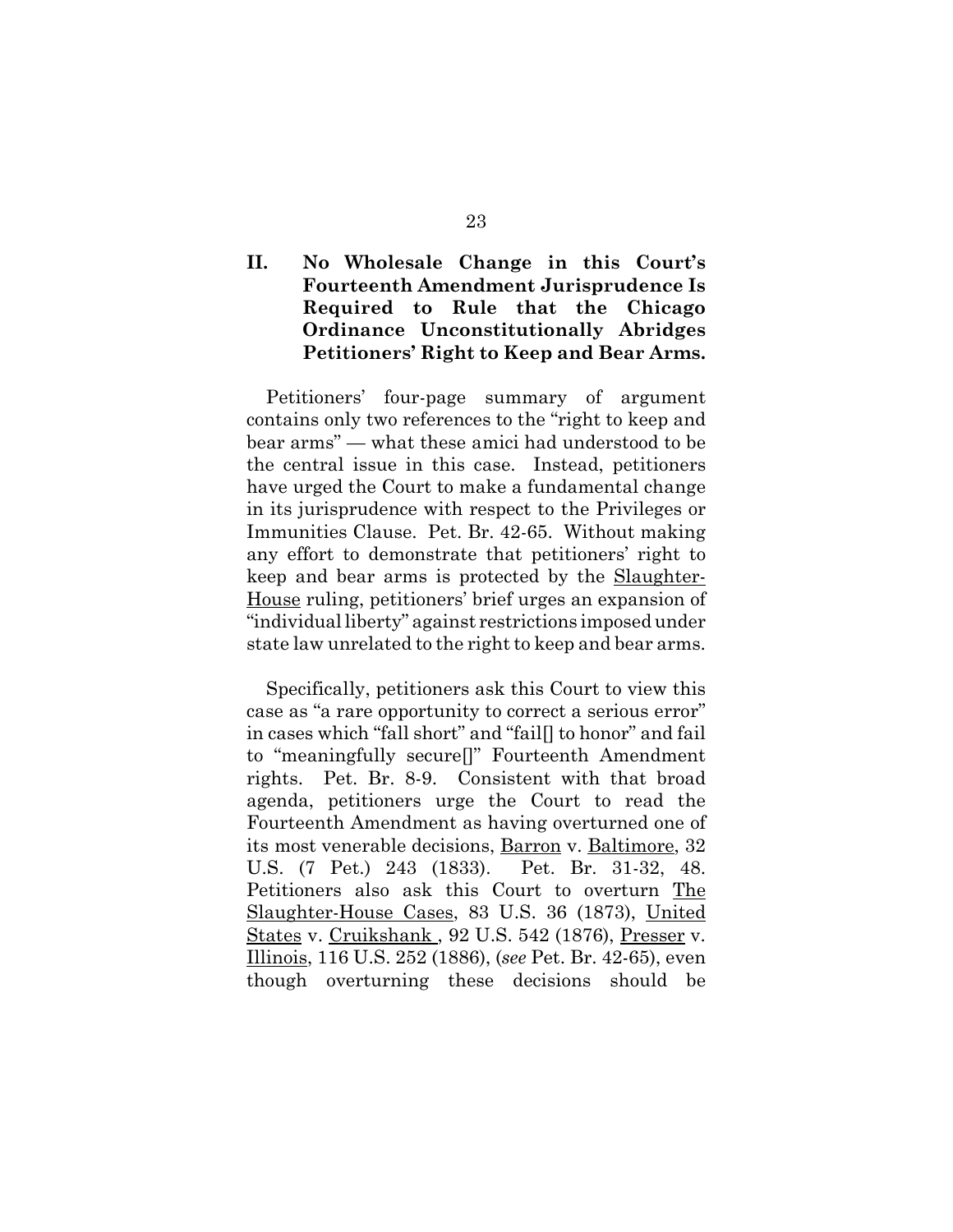unnecessary to strike down the Chicago ordinance banning handguns.

These amici urge this Court to follow the more modest approach of respondent National Rifle Association ("NRA"), focusing on the essential legal issue at hand — the applicability of the Second Amendment right to keep and bear arms to the states. While these amici disagree with the NRA's preferred reliance on the selective incorporation of that right via the Due Process Clause (*see* section III, *infra*), the NRA has correctly asserted that, even under the Slaughter-House interpretation, "the right to keep and bear arms is one of the privileges and immunities of national citizenship protected by the Fourteenth Amendment," NRA Br. 38. Further, the NRA has correctly understood that Cruikshank "did not involve State law or State action abridging the right to keep and bear arms, but private actors." NRA Br. 40. And the NRA has also correctly explained that Presser "only addressed the supposed right to 'drill and parade with arms in the towns and cities of the state.'" NRA Br. 40. Only "in the alternative" — if the Court finds any current precedent to be a bar — has the NRA argued that Slaughter-House be revisited and, if necessary, overruled. NRA Br. 44.

In short, the instant case is one of great importance on its own merits, without this case being transformed into a vast expansion of federal judicial powers over the states which would alter severely the nation's federal structure in unrelated areas, such as business regulation and moral license.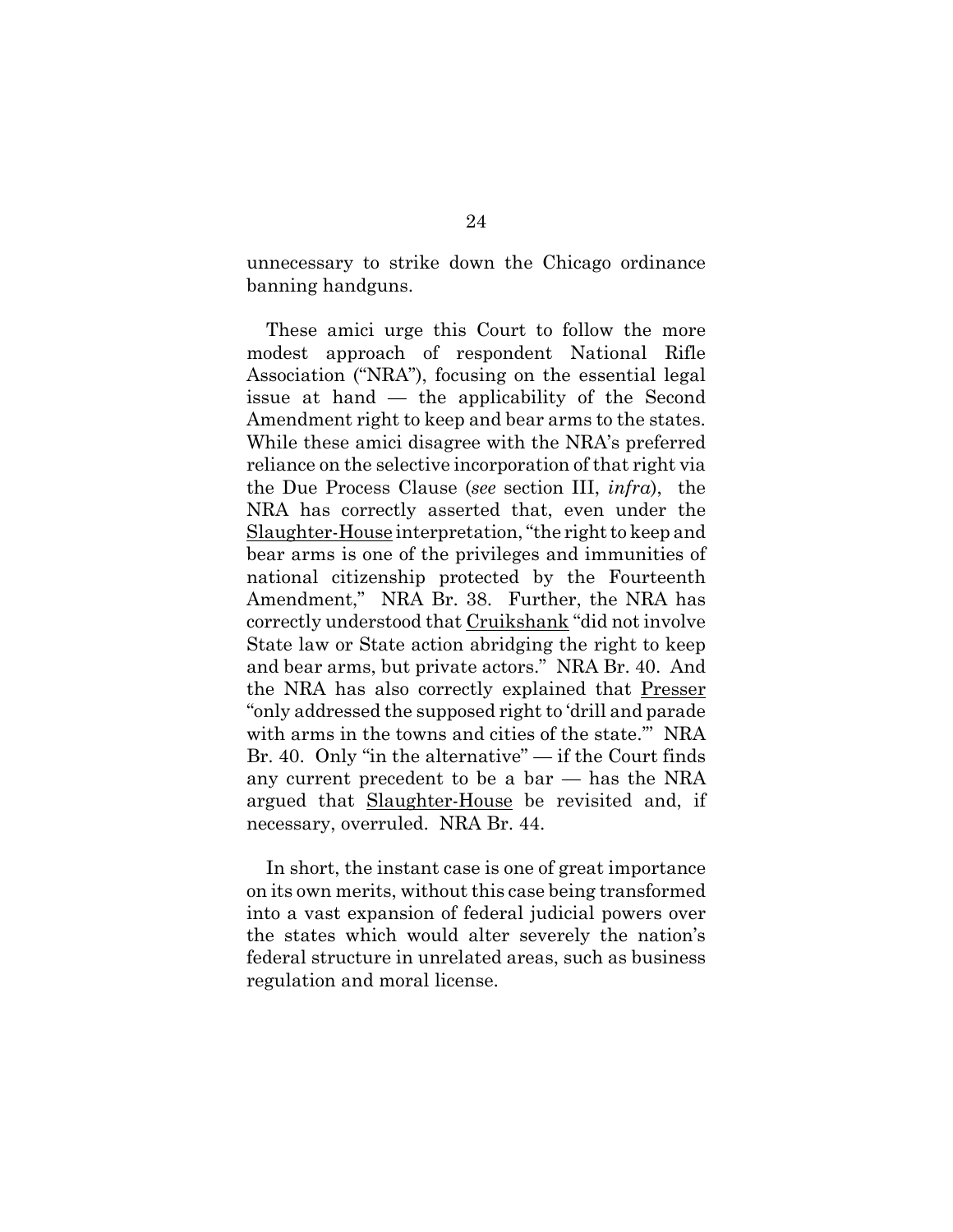## **III. Incorporation of the Right to Keep and Bear Arms into the Due Process Clause Would Result in Weak and Potentially Transitory Protection of that Right.**

Petitioners devote the last seven pages of their brief to establish that petitioners are "also entitled to relief pursuant to the Fourteenth Amendment's due process clause." Pet. Br. 66-72. The NRA brief primarily urges that the Court apply the Due Process Clause, and only "[i]f the Court declines to selectively incorporate the Second Amendment into the Due Process Clause..., then the Court should hold that the right ... is one of the privileges and immunities of national citizenship...." NRA Br. 8-9. These amici believe that this case should **not** be decided under the Due Process Clause.

While a complete analysis of this Court's due process incorporation doctrine cannot be undertaken here, it is submitted that it violates the well-established rule that "[i]n expounding the Constitution, **every word must have its due force and meaning**." Holmes v. Jennison, 39 U.S. (14 Peters) 540, 570-71 (1840) (emphasis added). Any reading of the Constitution that would "reject" any word as "superfluous or unmeaning" should be rejected. *Id.*, 39 U.S. 571. This "principle of construction applies with peculiar force" to the rights spelled out in section 1 of the Fourteenth Amendment, because they impose limits on the powers of the States. *See id.* Both the due process selective incorporation doctrine and the privileges and immunities wholesale incorporation claim fall short of this principle.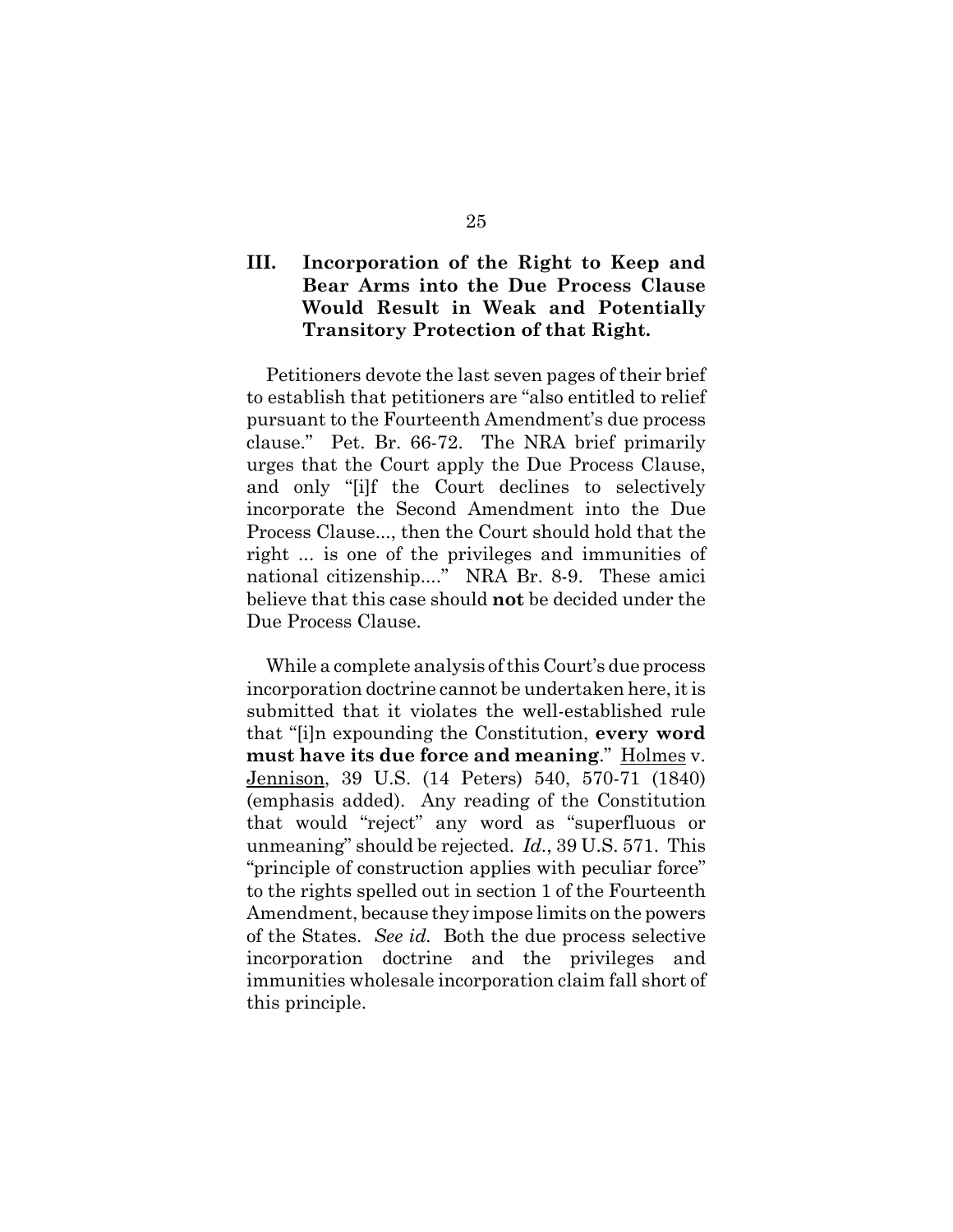If the **Due Process Clause** of the Fourteenth Amendment is read in such a way as to **selectively "incorporate"** from the federal Bill of Rights the right to keep and bear arms, then such an interpretation would render "superfluous" the enumeration of that right in the Second Amendment, because the Bill of Rights, itself, includes in the Fifth Amendment an identical due process guarantee. As Justice Frankfurter observed in Adamson v. California, 332 U.S. 46 (1947): "Those reading the English language with the meaning which it ordinarily conveys [would] hardly recognize the Fourteenth Amendment as a cover for the various explicit provisions of the first eight amendments." *Id.,* 332 U.S. at 63 (Frankfurter, J., concurring). If, on the other hand, the Fourteenth Amendment **Privileges or Immunities Clause** is read so as to **"incorporate" wholesale** the federal Bill of Rights, including the right to keep and bear arms, then there would have been no need to insert a due process guarantee into the Fourteenth Amendment, because the Fifth Amendment due process guarantee was already included in the Privileges or Immunities Clause. *See* R. Berger, *Incorporation of the Bill of Rights in the Fourteenth Amendment: A Nine-Lived Cat*, 42 OHIO ST. L.J. 435, 462 (1981) ("If ... privileges and immunities comprehended the entire Bill of Rights, [the] due process provision [in the Fourteenth Amendment] was superfluous.")

In addition to the textual reasons for rejection of due process incorporation, incorporation of the right to keep and bear arms through the Due Process Clause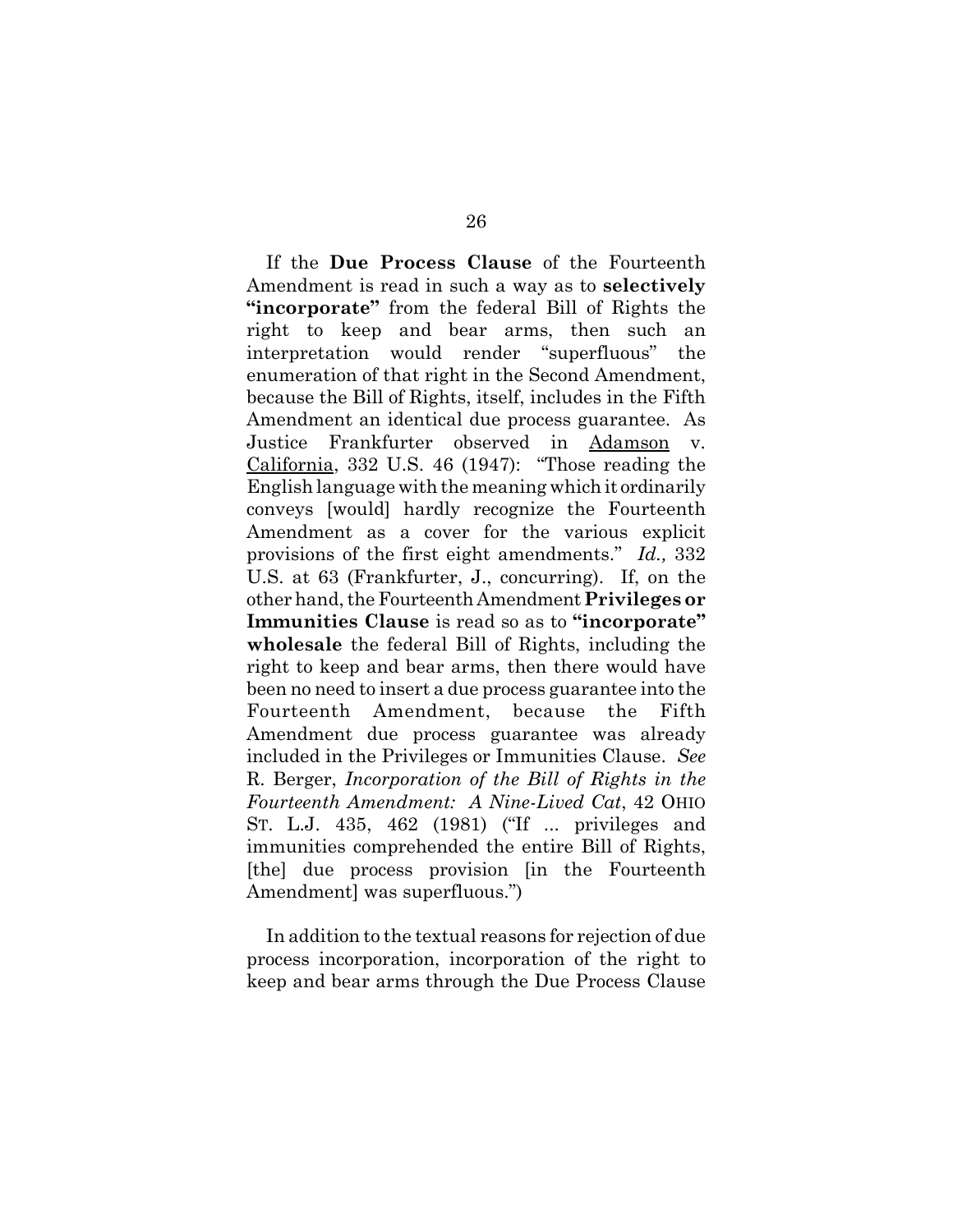would provide, at best, only weak and potentially transitory protection for that right.

## **A. Due Process Selective Incorporation Would Threaten to Weaken the Right to Keep and Bear Arms.**

The Second Amendment protects a right owned by "the people" to keep and bear arms. As such, the Second Amendment's protected class closely parallels the protected class of the Privileges or Immunities Clause — "citizens of the United States."13 For this reason, the Second Amendment fits well with the Privileges or Immunities Clause. The Due Process Clause is quite different — broadly protecting the rights of "any person" who may be found within the state. If the Second Amendment's "right to keep and bear arms" were selectively incorporated into the Due Process Clause of the Second Amendment, it would create immediate confusion as to who is entitled to that right. If the right belonged to "any person," as specified in the Due Process Clause, then would the Second Amendment be construed to accord to an alien the right to keep and bear arms on the same terms as it must honor a citizen's claim of right? Current federal law, 18 U.S.C. section 922(g), makes it a felony for certain aliens to purchase a firearm. Would that law be found unconstitutional because, as a matter of

<sup>13</sup> *See* Brief Amicus Curiae of Gun Owners of America, Inc. and Gun Owners Foundation In Support of Petitioners in National Rifle Association of America, Inc., et al., v. City of Chicago, et al., and Otis McDonald, et al. v. City of Chicago, Nos. 08-1497 and 08- 1521 (July 6, 2009), pp. 11-16.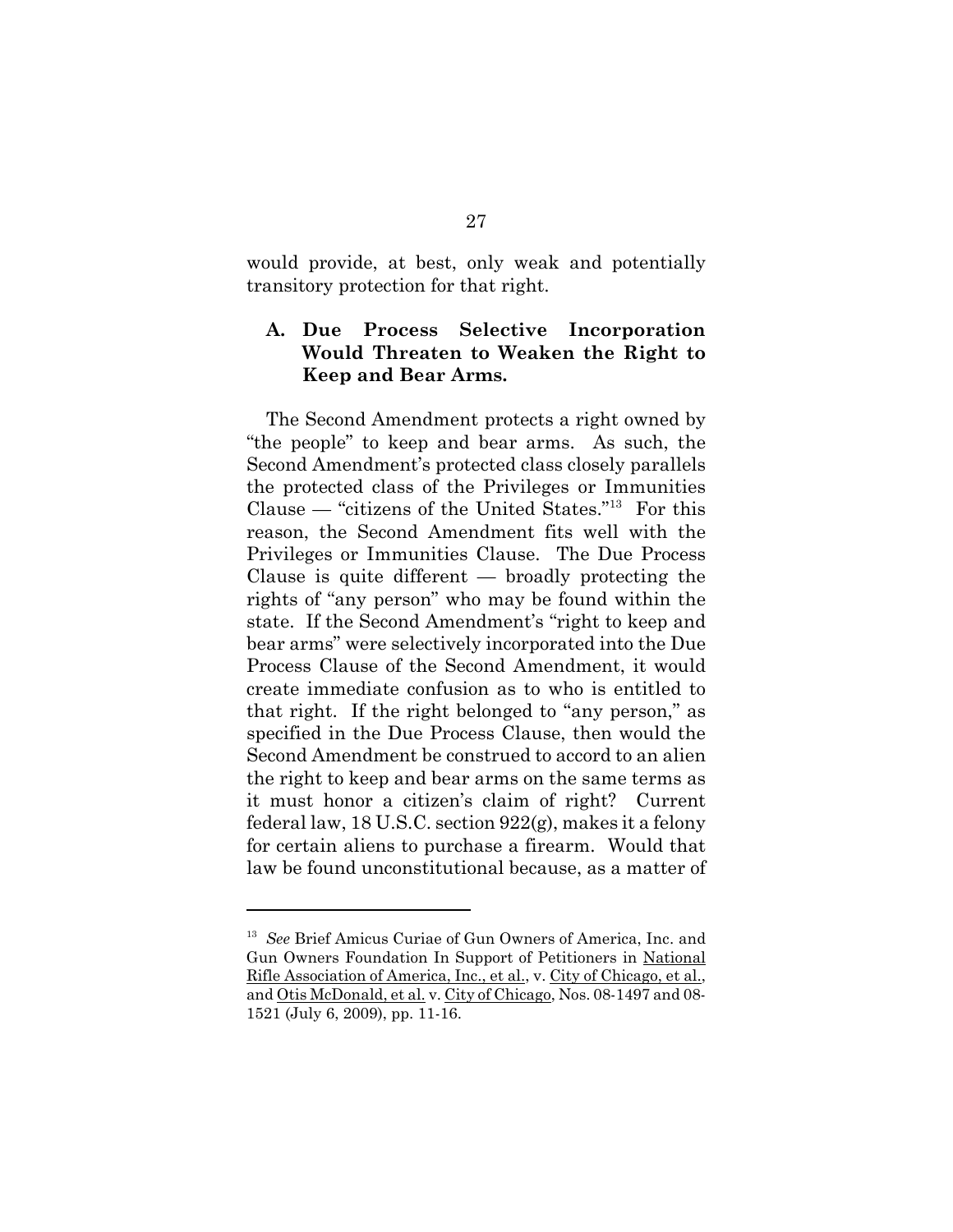due process of law, the Second Amendment right belongs not just to American citizens, but also to aliens? The petitioners' brief appears to take that position. *See* Pet. Br. 63-64.

If the "right to keep and bear arms" were to be owned by "all persons," including aliens (even illegal aliens), it is reasonable to anticipate that, in the interest of public safety, great political (and legal) pressure would be applied to constrain the right of **all** persons, citizens and noncitizens alike. If the "right to keep and bear arms" protects the 9/11 hijackers, it is unlikely that it would be given robust interpretation. If, on the other hand, the right to keep and bear arms belongs only to citizens, then appeals to public safety would fall by the wayside, succumbing to the right's ultimate purpose — to protect the American people from being disarmed, and thereby deprived of their essential means to resist a tyrannical government. *See* Heller, 128 S.Ct. at 2801; *see also* Brief Amicus Curiae of Gun Owners of America, Inc., *et al*., District of Columbia v. Heller, No. 07-290 (Feb. 11, 2008), pp. 12- 27.

Understanding the fundamental difference between "citizens" and "persons," petitioners posit a range of judicial constructs under which the plain language of the Privileges or Immunities Clause's protection of the rights of citizens could be circumvented creatively. Pet. Br. 62-64. While petitioners may be correct that noncitizens could manipulate legal doctrine to gain the rights of citizens, it is probably more likely that the people's right to keep and bear arms would be watered down and weakened.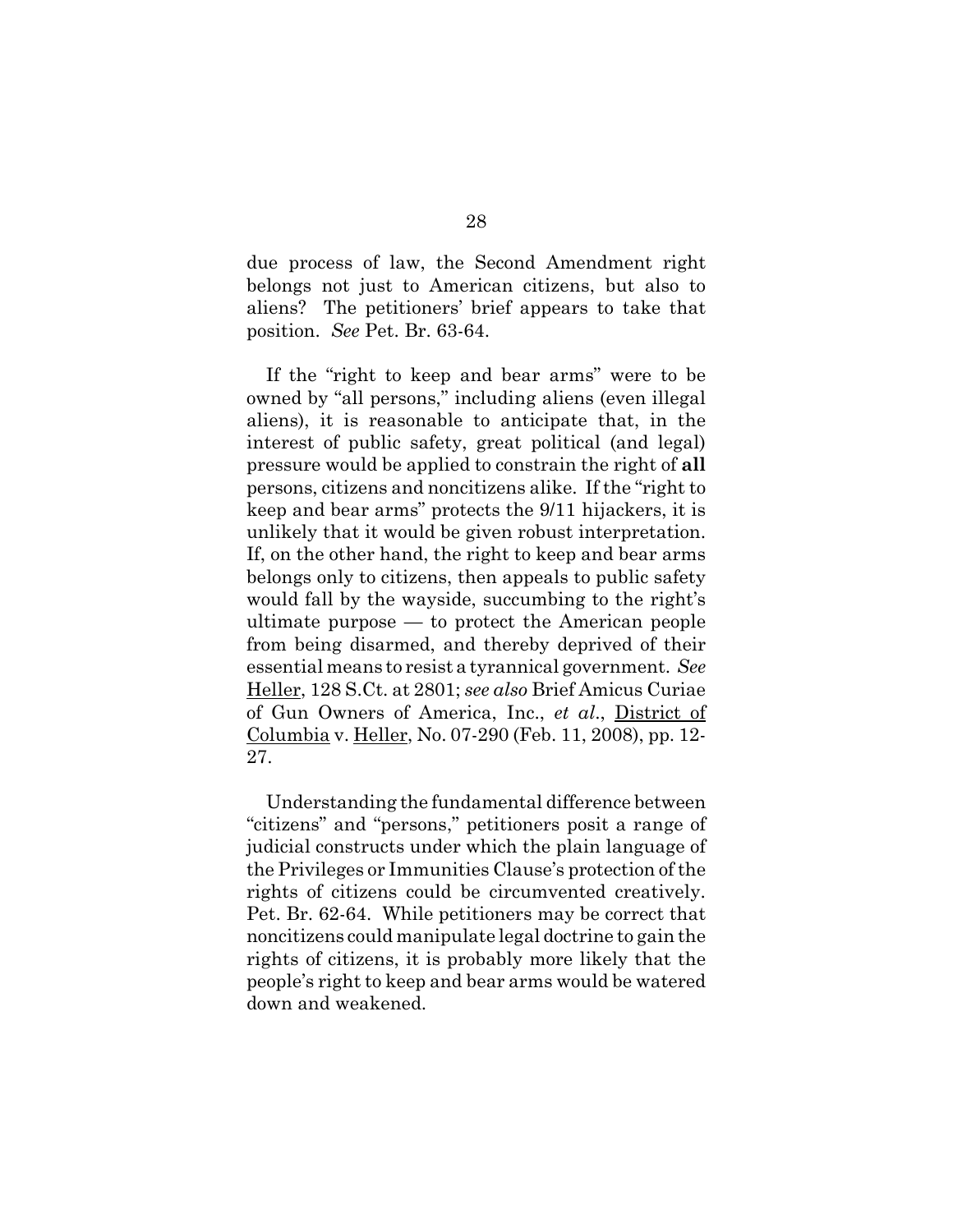There is reason to believe that, when applied to the states, rights can be watered down. In their brief, petitioners have raised the selective incorporation banner of Duncan v. Louisiana, 391 U.S. 145 (1968), to support their argument that the right to keep and bear arms should apply to the states via the Due Process Clause because that right is "'fundamental to the American scheme of justice.'" Pet. Br. 67.

Duncan actually presents a good example of the risk seen here. In Duncan, the Court found that the Sixth Amendment right to a jury trial in criminal cases was "among those 'fundamental principles of liberty and justice which lie at the base of all our civil and political institutions'" (citing Powell v. Alabama, 287 U.S. 45 (1932)), and thus the Court incorporated the Sixth Amendment right via the Due Process Clause of the Fourteenth Amendment against the states. Prior to Duncan, it was well-settled Sixth Amendment law that a jury trial meant the right to a unanimous verdict by 12 of one's peers. *See* Thompson v. Utah, 170 U.S. 343 (1898). But in a series of cases after Duncan, the Court whittled away at the right, reducing the number of jurors required to six (Ballew v. Georgia, 435 U.S. 223 (1978)) and eliminating the unanimity requirement (Apodaca v. Oregon, 406 U.S. 404 (1972)). Guided by the Duncan selective incorporation doctrine of "fundamental principles of liberty and justice," the Court justified the watering-down of the venerable Sixth Amendment standards of unanimity and 12 persons with the observation that, in its view, a lessthan-unanimous jury of less than 12 persons was sufficient to insure that the jury performed its role "to prevent oppression by the Government." *See* Williams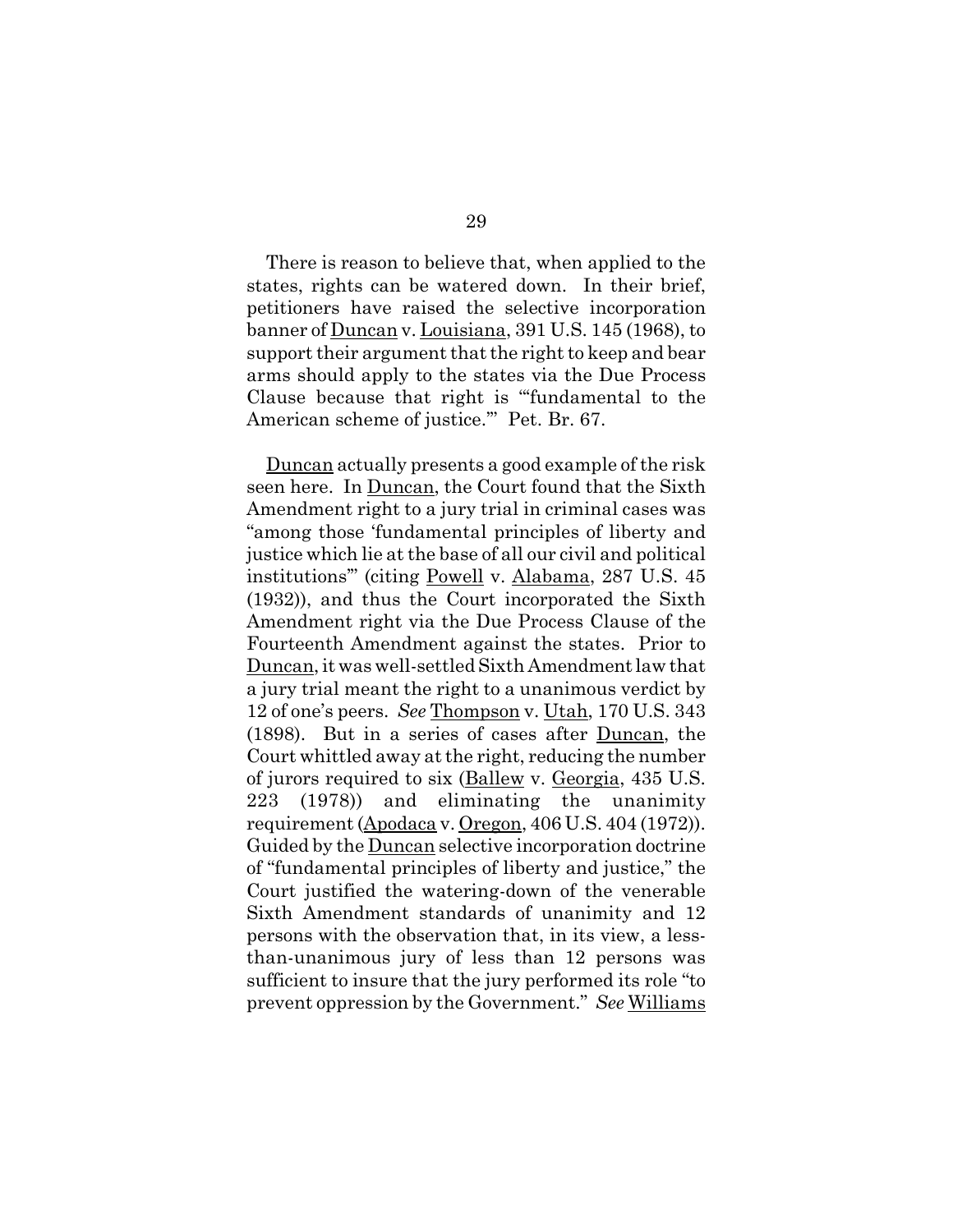v. Florida, 399 U.S. 78, 100 (1970). In short, under the "selective incorporation" banner of "fundamental fairness," the 12-person, unanimous jury was dismissed as a "historic accident." 399 U.S. at 102. In Apodaca, to understand what the Sixth Amendment required (when ratified in 1791), Justice White stated that the Court's "inquiry must focus upon the function served by the jury in **contemporary** society." 406 U.S. at 410 (emphasis added).

If the Second Amendment right to keep and bear arms were applied as a matter of due process — that is, as a matter of "fundamental fairness" — there might be nothing to stand in the way of future rulings paring down that right according to the "function" of the Second Amendment in "contemporary society." If the scope of the right to keep and bear arms as applied to the states were allowed to evolve in a similar manner, one can imagine how weak and pathetic that right could become in only a matter of years.

In <u>Heller</u>, the Court importantly determined that the Second Amendment protected an individual, not a collective, right (128 S.Ct. 2797) and determined that a complete ban on handguns in the home violated that right (128 S.Ct. 2822). The Court favorably cited "post-Civil War 19<sup>th</sup> Century sources," including one which explained:

[t]he purpose of the Second Amendment [to be] to secure a well-armed militia... But a militia would be useless unless the **citizens** were enabled to exercise themselves in the use of **warlike weapons**. To preserve this **privilege** and **to**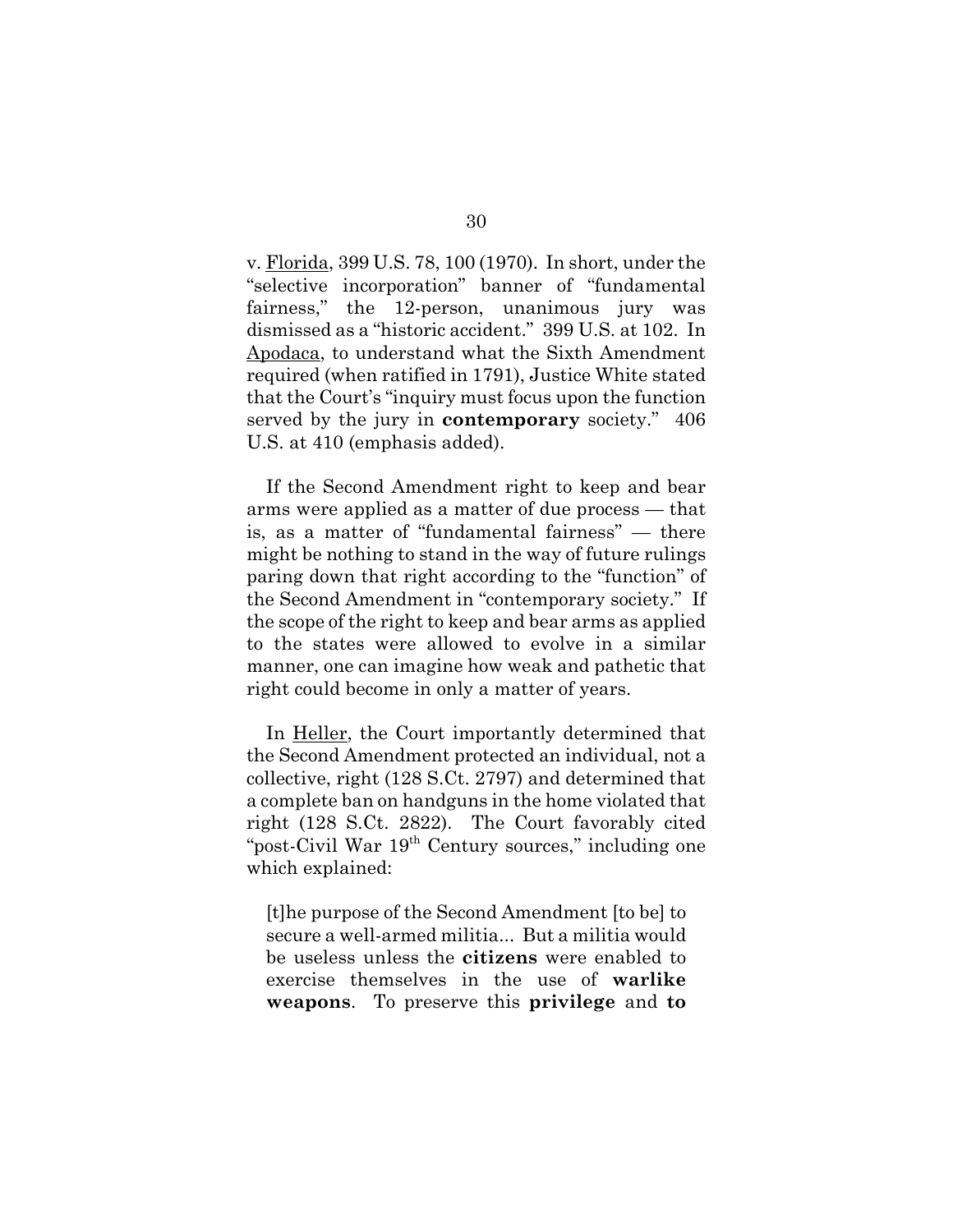**secure to the people** the ability to oppose themselves in **military force against the usurpations of government**, as well as against enemies from without, that **government is forbidden** by any law or proceeding to **invade or destroy the right to keep and bear arms**... [Heller, 128 S.Ct. 2812, citing J. Pomeroy, An Introduction to the Constitutional Law of the United States 152-153 (1868) (emphasis added).]

But the Court in Heller did not identify which categories of "arms" are protected against infringement (128 S.Ct. 2817).<sup>14</sup>

Under the selective incorporation doctrine, the right to keep and bear arms would be selected for a much more general purpose than this very specific historic one. Under the Duncan formulation, courts would be tempted to water-down the weaponry to conform to the judicially-perceived function that the right to keep and bear arms would serve in contemporary society, instead of the original purpose of resisting a tyrannical government. By basing its decision on original meaning of the Privileges or Immunities Clause, this Court could avoid the temptation to have the right to

For example, this Court may be called upon to determine whether semi-automatic so-called "assault rifles," or fullyautomatic arms of the type currently used by the U.S. military easily could be found within the protective shield of the Second Amendment, either as "ordinary military equipment, or because its use could contribute to the common defense" (United States v. Miller, 307 U.S. 174, 178 (1939)), or as "a lineal descendant of ... founding-era weapon(s)" (Parker v. District of Columbia, 478 F.3d 370, 298 (2007)).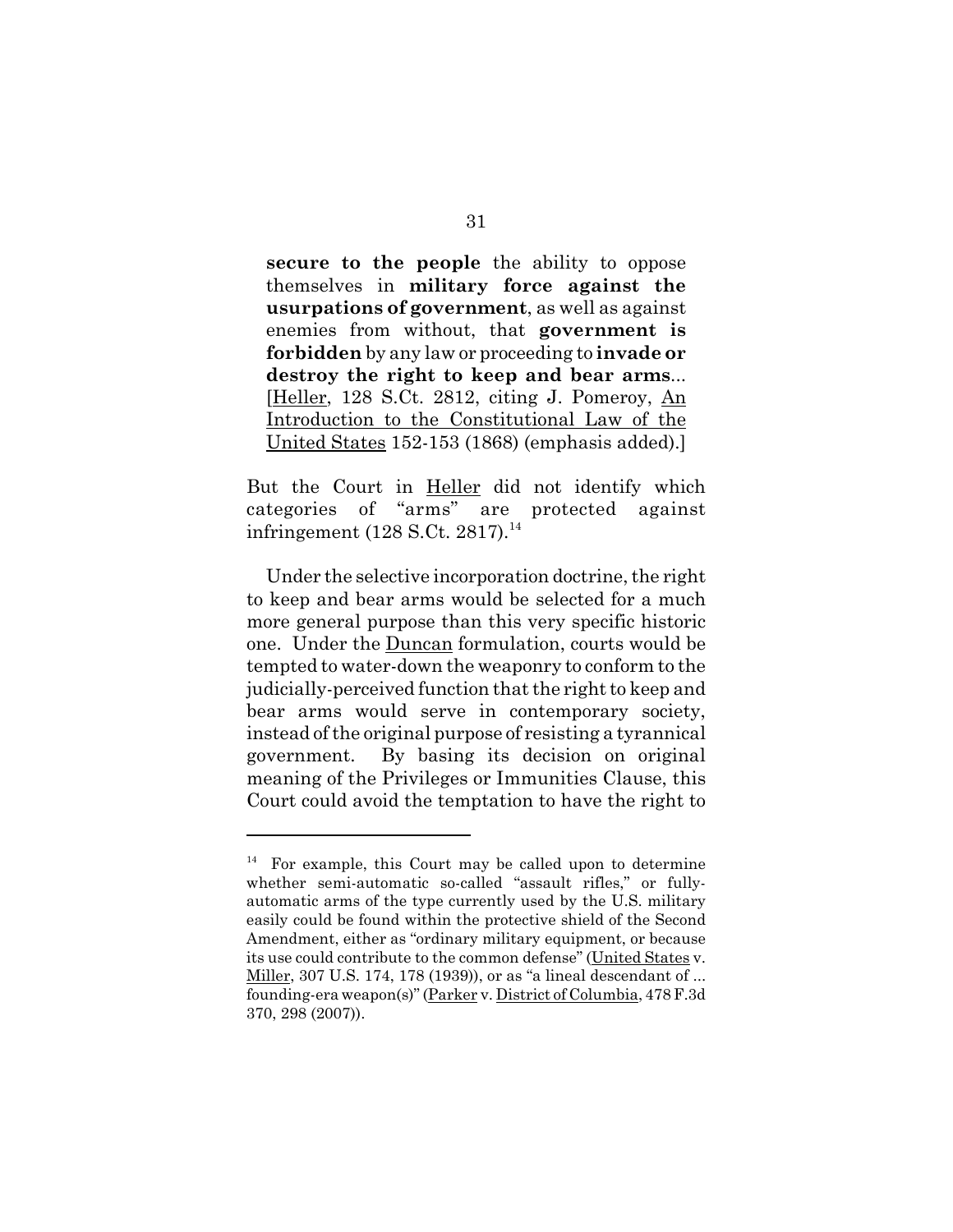keep and bear arms devolve to the point where it only protected against state abridgement of the right to keep and bear only weapons needed for self-defense or hunting purposes.

## **B. Due Process Selective Incorporation Would Threaten to Temporize the Right to Keep and Bear Arms.**

In their summary of argument, petitioners urge this Court not only to apply the Duncan "fundamental to the American scheme of justice," test, but to subscribe to the Duncan methodology of "look[ing] to the right's historical acceptance in our nation, its recognition by the States **(including any trend** regarding state recognition), and the nature of the interest secured by the right." Pet. Br. 9 (emphasis added). These amici believe that it would be dangerous for the "right to keep and bear arms" to be protected under a doctrine which would allow this Court to temporize rights based on the shifting sands of modern "trends." Indeed, a non-textual, ever-evolving, reading of the liberty protected by the Due Process Clause of the Fourteenth Amendment could allow this Court to amend the Constitution without adherence to the constitutional processes set out in Article V.<sup>15</sup>

<sup>15</sup> *See*, *e.g.*, Lawrence v. Texas, 539 U.S. 558 (2003), overruling the 17-year old decision of Bowers v. Hardwick, 478 U.S. 186 (1986), based in part upon (i) the changing count in the number of states with anti-sodomy laws, and (ii) trends beyond the nation's borders as evidenced by a report of a committee advising the British Parliament, and a case decided by the European Court of Human Rights. *Id*., 539 U.S. at 572-573.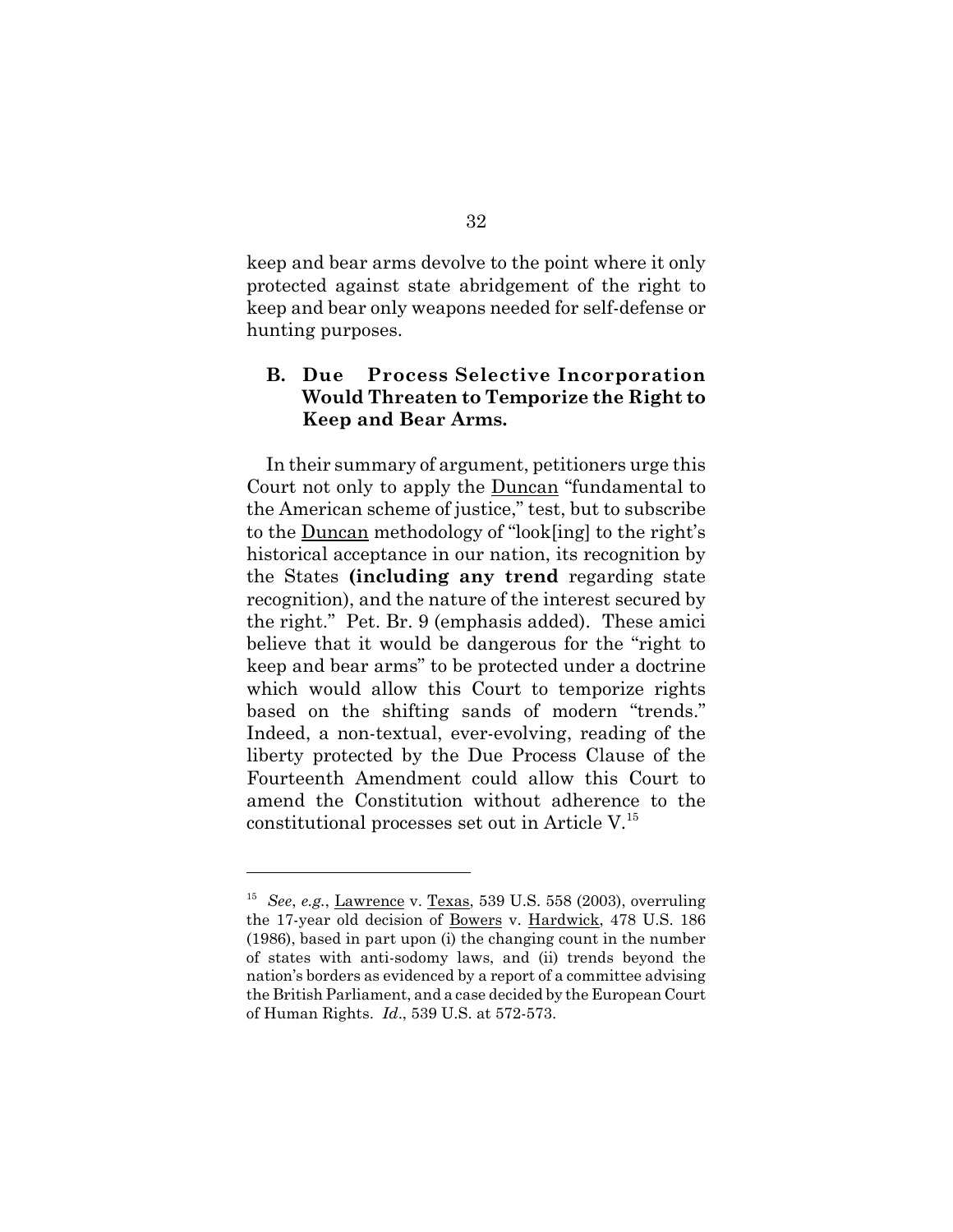As Justice Hugo Black warned in Duncan, the fundamental rights doctrine is:

on a par with that of shocking the conscience of the Court. Each of such tests **depends entirely on the particular judge's idea of ethics and morals** instead of requiring him to depend on the boundaries fixed by the written words of the Constitution. Nothing in the history of the phrase "due process of law" suggests that constitutional controls are to depend on any particular judge's sense of values. [Duncan, p. 168-169 (emphasis added).]

Justice Black expressed great concern about granting "unconfined power ... to judges" through the phrase "due process of law" if it is allowed to have "no permanent meaning" as its meaning is "found to shift from time to time in accordance with judges' predilections and understandings of what is best for the country." Duncan, 391 U.S. at 168.

Justice Black was correct: modern selective incorporation doctrine is not based on a search for meaning in the text of the Due Process Clause — but predicated on near-unbridled and subjective judicial discretion, subject to change as rapidly as the composition of the Court.

Under such a standard, a decision deeming the right to keep and bear arms "fundamental" today could be undone tomorrow, particularly as other nations become ever more hostile to the ownership of firearms by their citizens, and seek to export their nation's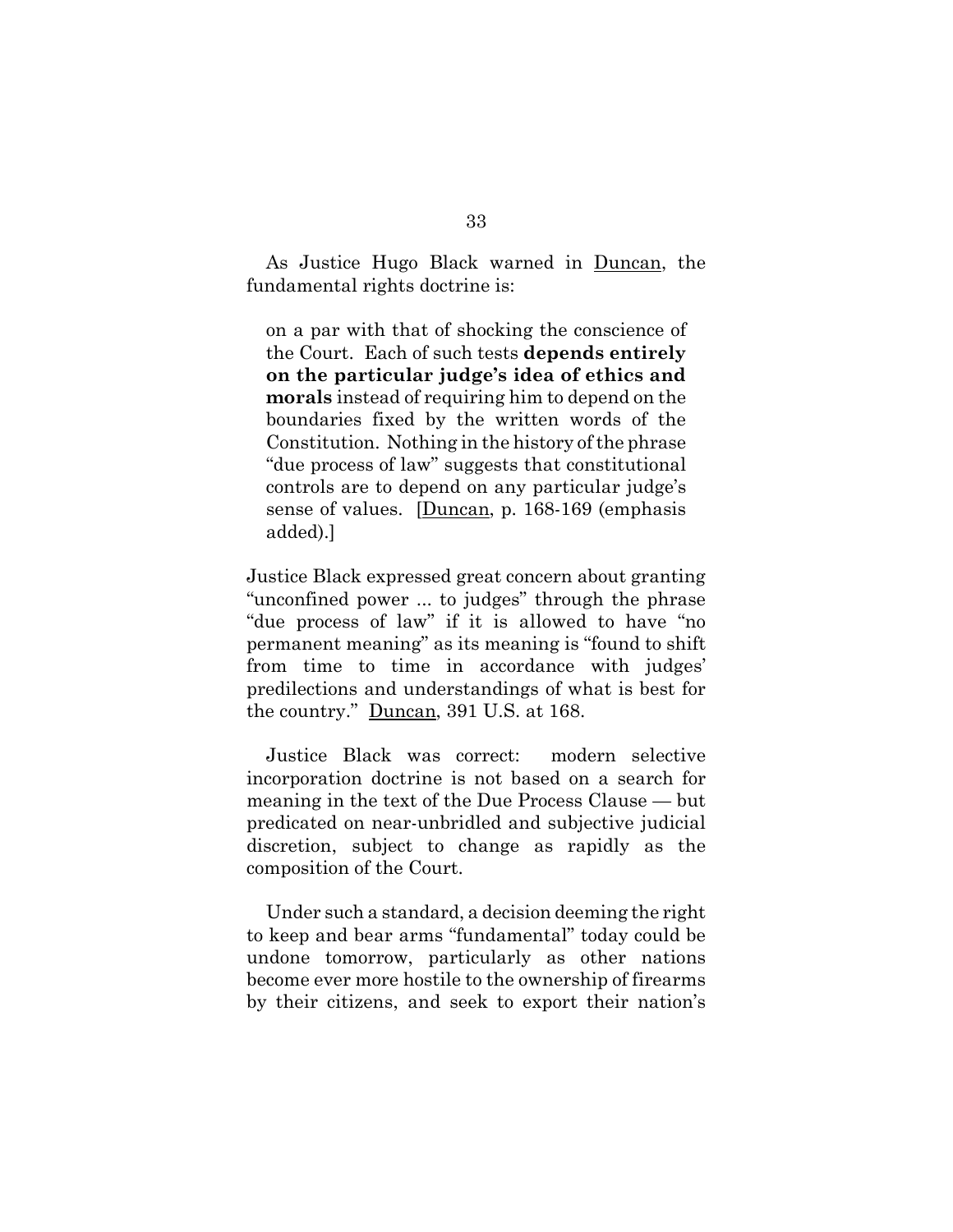policies through on-going United Nations-sponsored talks on a treaty<sup>16</sup> to regulate small arms.<sup>17</sup>

Before addressing a state constitutional protection of the right to keep and bear arms, the Supreme Court of Oregon rejected the temptation to interpret a constitution based on current trends, with an astute and still relevant observation:

We are not unmindful that there is current controversy over the wisdom of a right to bear arms, and that the original motivations for such a provision might not seem compelling if debated as a new issue. Our task, however, in construing a constitutional provision is **to respect the principles given the status of constitutional guarantees and limitations by the drafters;** it is **not to abandon these principles** when this fits **the need of the moment**. [State v.

<sup>16</sup> *See* Louis Charbonneau,"U.N. to launch global arms trade pact negotiations," Reuters (Oct. 29, 2009). http://www.reuters.com/article/newsMaps/idUSTRE59S575200 91029?pageNumber=1&virtualBrandChannel=11604. *See generally* Wayne LaPierre, The Global War on Your Guns: Inside the UN Plan To Destroy the Bill of Rights, Thomas Nelson (2006), pp. vii-xxvi.

<sup>&</sup>lt;sup>17</sup> Petitioners' brief favorably cites language in the Lawrence case that reveals the ephemeral qualify of due process analysis, as the Court rejected its own outdated 1986 view, and asserted its evolved modern 2003 view that 'liberty of the person both in its spatial and more transcendent dimensions' [now] supports right to consensual intimate relationships." 539 U.S. at 558 (2003), Pet. Br. 70.